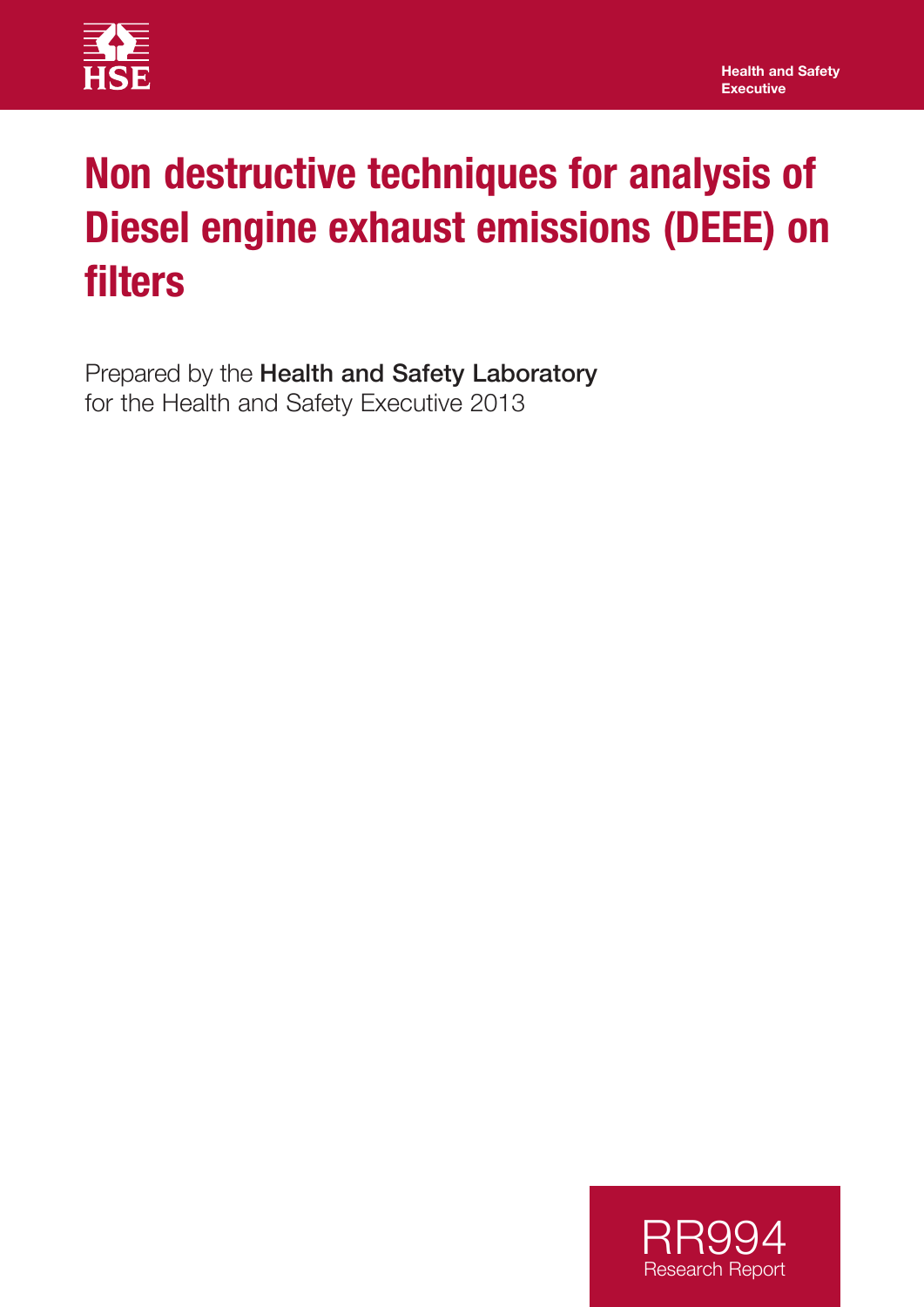

# **Non destructive techniques for analysis of Diesel engine exhaust emissions (DEEE) on filters**

James Forder Health and Safety Laboratory Harpur Hill Buxton Derbyshire SK17 9JN

Diesel engine exhaust emissions represent a hazard to worker health. The amount of elemental carbon (EC) is the routine measure of DEEE. Historically, an instrument, the Bosch meter, has been used in underground mines in the UK. The meter measures 'blackness' of a filter paper as a proxy for EC and HSL showed that there was a relationship between blackness and EC.

The Bosch meter is no longer available and this report details the investigations into a replacement system. The instruments tested were those that were commercially available at the time the research was undertaken: a Magee Scientific OT21 transmissometer, a DR-Lange Micro colour II and a system where a filter is scanned using a normal office scanner and then measured using a tool in the Adobe Photoshop software program.

Each has been assessed against the Bosch meter and the amount of EC as determined by two-stage combustion on an Analytik Jena elemental analyser.

The DR-Lange Micro colour II was found to be the closest like for like replacement for the Bosch meter.

When compared with EC, the Magee Scientific OT21 transmissometer was found to be the most effective instrument, having the best precision and range of analysis. The DR-Lange Micro Colour II and scanner/ photoshop were found to be acceptable for normal use and each was an improvement on the Bosch meter.

The scanner/photoshop method is considerably less expensive to purchase

This report and the work it describes were funded by the Health and Safety Executive (HSE). Its contents, including any opinions and/or conclusions expressed, are those of the authors alone and do not necessarily reflect HSE policy.

### **HSE Books**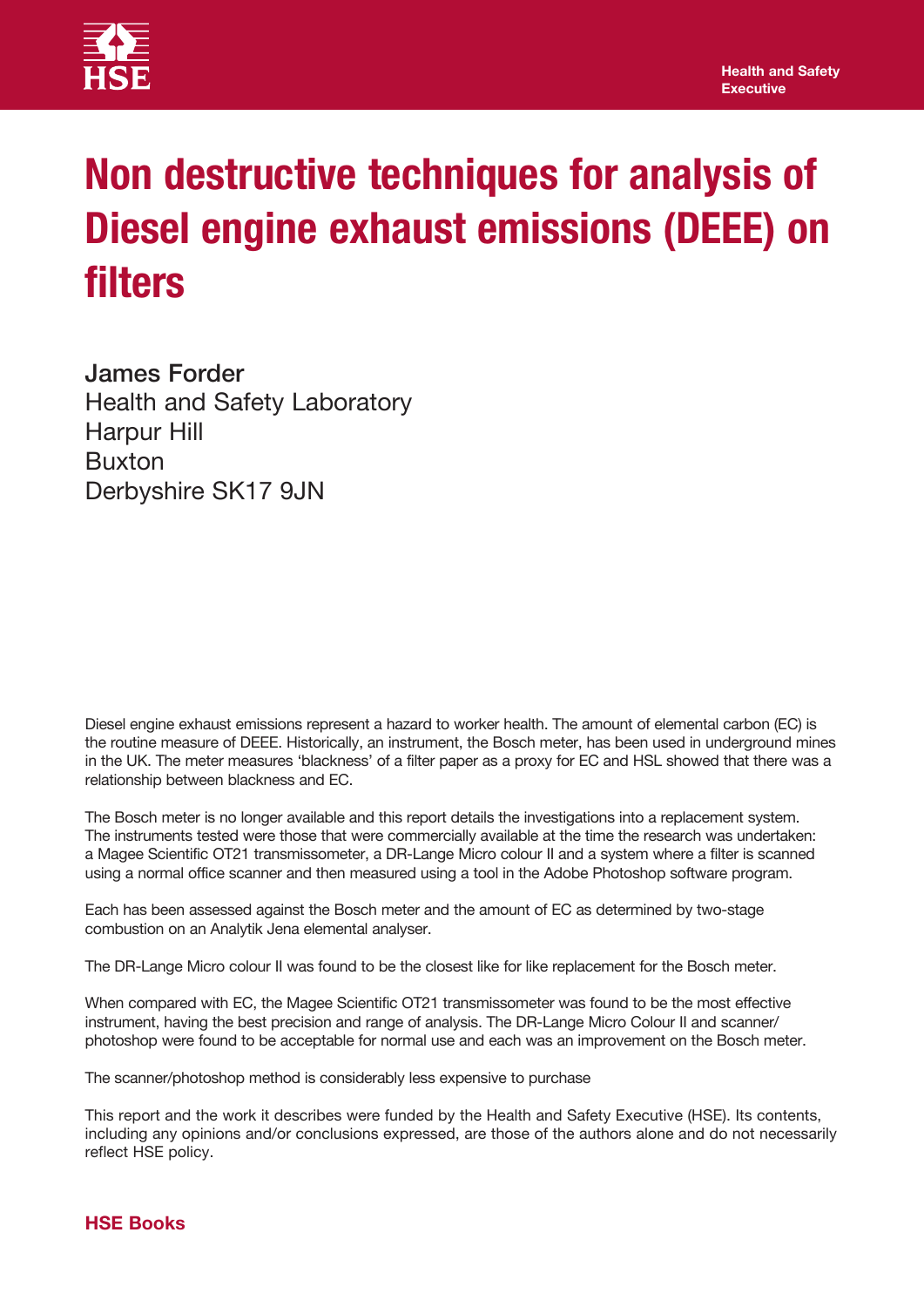© *Crown copyright 2013* 

*First published 2013* 

You may reuse this information (not including logos) free of charge in any format or medium, under the terms of the Open Government Licence. To view the licence visit www.nationalarchives.gov.uk/doc/open-government-licence/, write to the Information Policy Team, The National Archives, Kew, London TW9 4DU, or email psi@nationalarchives.gsi.gov.uk.

Some images and illustrations may not be owned by the Crown so cannot be reproduced without permission of the copyright owner. Enquiries should be sent to copyright@hse.gsi.gov.uk.

#### Acknowledgements

HSL wishes to acknowledge the contributions made to this project by Mansel Williams (HM Inspectorate of Mines), Simon Mills (Saint-Gobain UK Ltd) and Colin Craggs of Air Monitors UK for loan of the Magee instruments.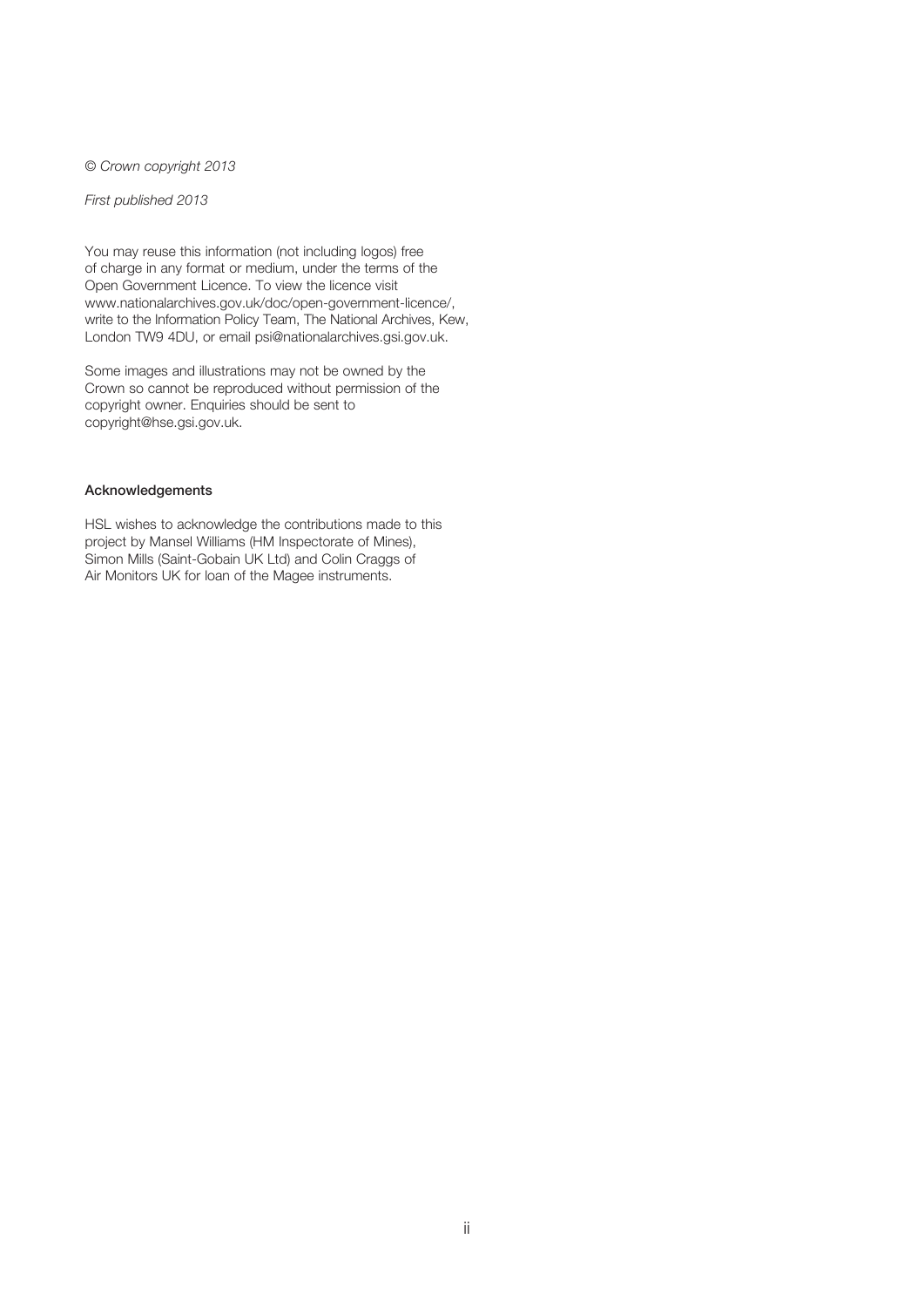## **KEY MESSAGES**

Three instruments have been tested to assess their suitability for replacement of the Bosch meter for the measurement of diesel engine exhaust emissions (DEEE) in workplace environments. These were a Magee Scientific OT21 transmissometer, a DR-Lange Micro colour II and a system where a filter is scanned using a normal office scanner and then measured using a tool in the Adobe Photoshop software program.

Each has been assessed against the Bosch meter (the original non-destructive technique) and measurement of elemental carbon (the accepted quantity when measuring DEEE), as determined by two-stage combustion on an Analytik Jena elemental analyser.

The DR-Lange Micro colour II was found to be the closest like for like replacement for the Bosch meter.

When compared with elemental carbon determined using an Analytik Jena elemental analyser, the Magee Scientific OT21 Transmissometer was found to be the most effective instrument, having the best precision and range of analysis. The DR-Lange Micro Colour II and scanner/photoshop were found to be acceptable for normal use and each was an improvement on the Bosch meter.

The scanner/photoshop method is considerably less expensive to purchase.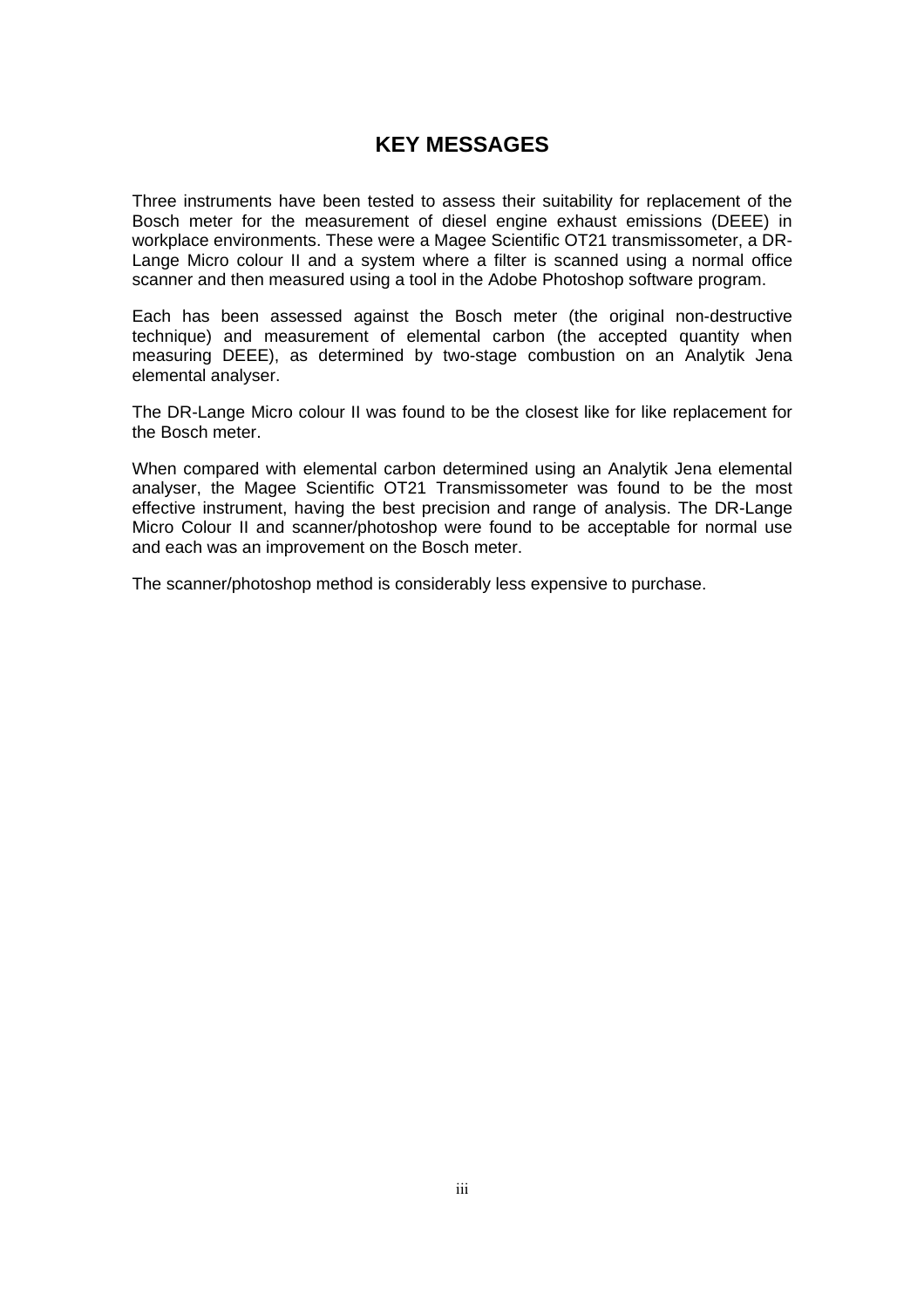## **EXECUTIVE SUMMARY**

Diesel engine exhaust emissions (DEEE) are recognised to have a link with respiratory disease, are known to cause irritation of the respiratory tract and have possible links to lung cancer. DEEE are of particular concern where engines are run in enclosed environments, for example warehouses or mines.

DEEE is a complex mixture of substances that can be split into two groups: organic carbon (OC) and elemental carbon (EC). OC represents all the molecular species that are either combustion products or unburned fuel constituents, for instance benzene and polyaromatic hydrocarbons (PAHs). EC is the carbon soot left over from combustion and has been identified as the primary issue of concern for respiratory illness (D Dabill, 2005).

Historically, the Health and Safety Laboratory (D. Dabill, 2005) developed a method for determination of EC DEEE on filters using the Bosch meter instrument. This instrument was simple to use, robust, non-destructive and quick and therefore it was useful for workplaces to do their own monitoring without the expense or delay of laboratory analysis. The instrument was capable of measuring filters from any source and came complete with a separate pump for sampling vehicle exhaust Unfortunately the instrument is now obsolete. This project was commissioned to investigate which instruments and methods would be suitable replacements.

Three instruments/methods were investigated: a DR-Lange Micro colour II, a Magee Scientific OT21 transmissometer and using an office scanner and Adobe Photoshop software. None of these include a pump for sampling vehicle exhaust and as such only replace the instrument part of the Bosch system. No practical commercially available system for replacing the Bosch pump was found although Wohler equipment is documented in this report. There are many systems for monitoring vehicle exhaust which are primarily designed for MOT testing and have not been investigated in this study.

All three techniques were found to be suitable replacements for the Bosch meter with the DR-Lange Micro colour II being the closest direct replacement.

The Bosch meter did not measure EC instead it used the 'blackness' of the filter as a surrogate. Therefore the fact that the DR-Lange Micro colour II is the closest to the Bosch did not mean it was also the best at measuring EC. In fact the Bosch meter is quite poor at measuring EC and all three techniques are comparable with it. The Magee Scientific OT21 transmissometer and DR-Lange are both improvements on the Bosch meter. The scanner is also an improvement although it does not quite have the range or precision of the other two.

The Magee Scientific and DR-Lange instruments cost in the region of £8000 each, in contrast the scanner/photoshop method uses equipment commonly available in office environments and a ubiquitous software program.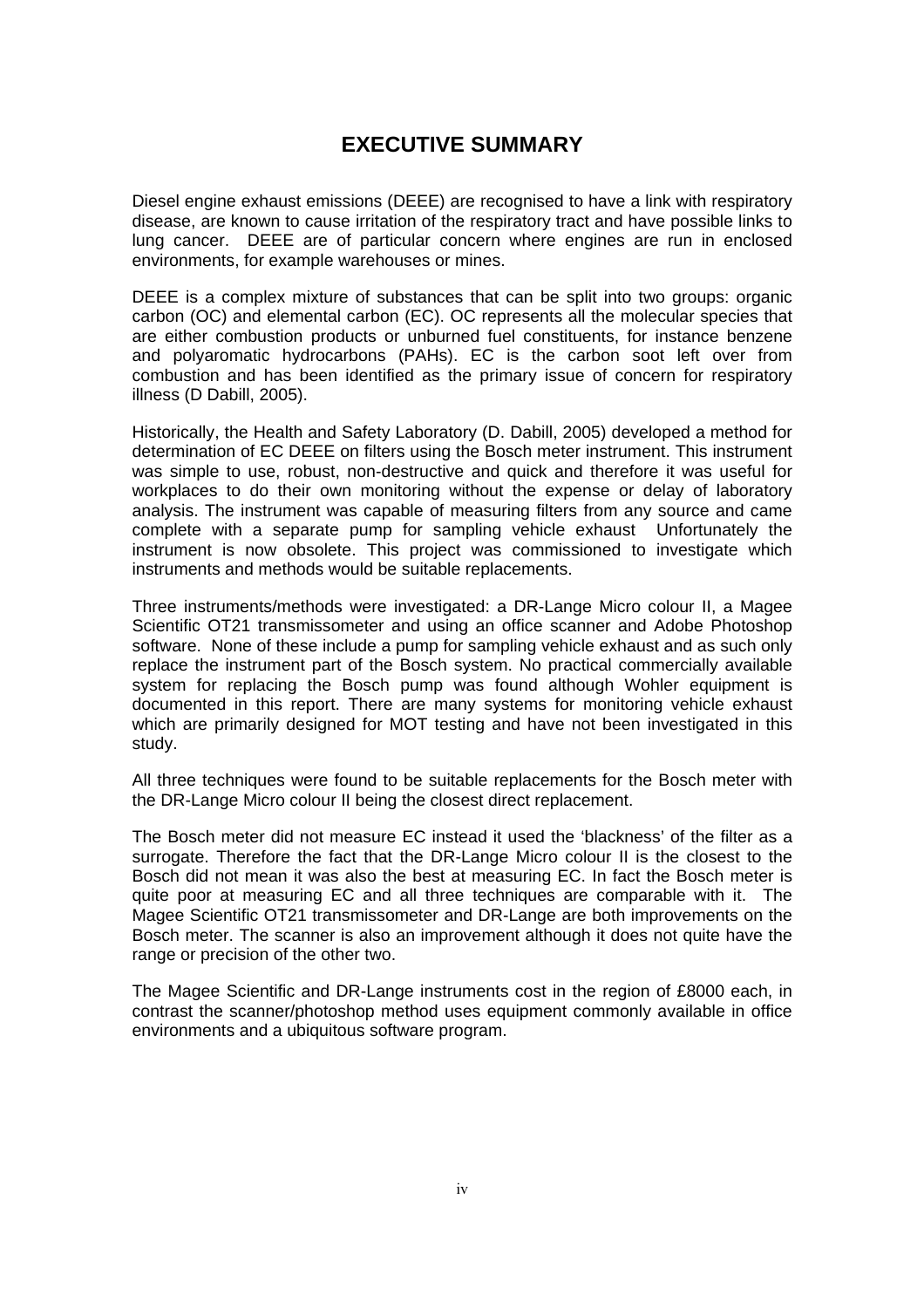# **CONTENTS PAGE**

|     |                                         | 3                |
|-----|-----------------------------------------|------------------|
| 3.  |                                         | $\boldsymbol{4}$ |
| 3.1 | Background                              | 4                |
|     | 3.2 Instrument Descriptions             | $\overline{4}$   |
|     | 3.3 Analytical Procedure                | 6                |
| 4.  |                                         | 8                |
| 4.1 | Comparison with Bosch no.               | 8                |
| 4.2 | <b>Comparison with Elemental carbon</b> | 13               |
|     | 4.3 Conclusions                         | 21               |
| 5.  |                                         | 23               |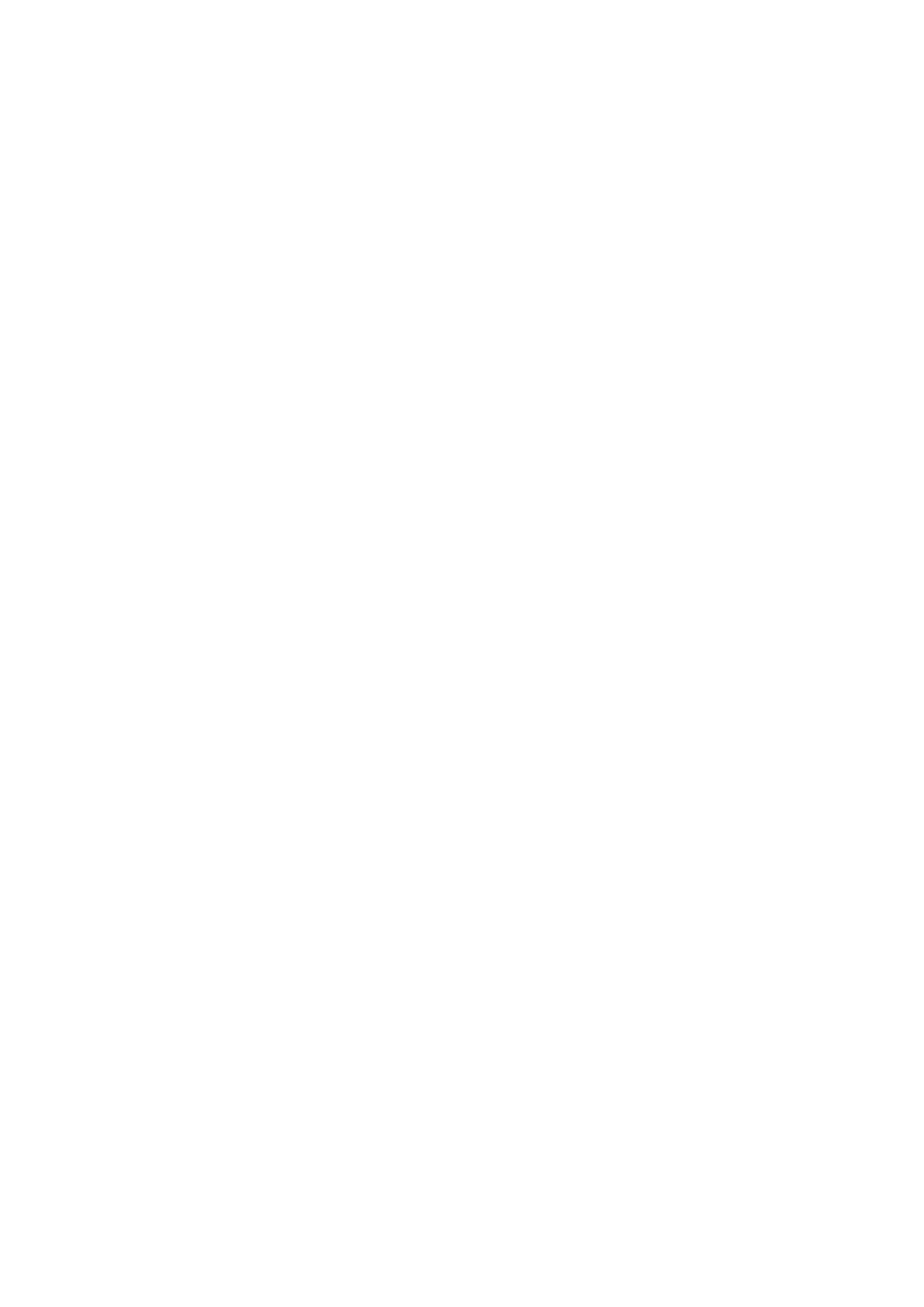### **1. INTRODUCTION**

<span id="page-7-0"></span>Diesel engine exhaust emissions (DEEE) have been linked with respiratory disease in workers. DEEE is a complex mixture of substances that can be split into two groups: organic carbon (OC) and elemental carbon (EC). OC represents all the molecular species that are either combustion products or unburned fuel constituents, for instance benzene and polyaromatic hydrocarbons (PAHs). EC is the carbon soot left over from combustion and has been identified as the primary issue of concern for respiratory illness (D Dabill, 2005). The United Kingdom does not currently have a workplace exposure limit for DEEE. However, under the Control of Substances Hazardous to Health Regulations (COSHH), DEEEs are classed as a substance hazardous to health and as such these require that exposure be prevented or, where this is not reasonably practicable, adequately controlled. Germany has imposed a limit on exposure to DEEEs of 100  $\mu$ g/m<sup>3</sup> (TRGS 900, 1996).

Historically, the Health and Safety Laboratory (D. Dabill, 2005) developed a method for determination of EC DEEE on filters using the Bosch meter instrument. This instrument has since become obsolete. This project was commissioned to investigate what instruments and methods could be developed as replacements.

The Bosch meter technique is non destructive and it was relatively inexpensive to purchase the instrument. Also analysis does not require great expertise or training. These characteristics facilitated its use in the field by employers to routinely monitor their vehicles and staff. The instrument determines the absorption of light by the sample filter, i.e. its 'blackness'. This is achieved by measuring the light reflected by the sample and the resulting absorbance is given a number between 0.0 and 9.9. Staining is a crude measure of the contamination of the filter by exhaust fumes but it has been shown (Dabill, 2005) that the Bosch no. has a strong relationship with EC contamination. The disadvantage of the instrument is that it has a limited analytical range because staining of the filter reaches a point where the instrument can no longer determine a change in blackness despite further loading of diesel fume. In practice this occurs at a Bosch no. of approximately 9.0, which is equivalent to an EC loading of approximately 80 µg. For a typical sampling regime of 2 litres/min for 4 hours this is equivalent to 160  $\mu$ g/m<sup>3</sup>.

The Bosch meter was designed primarily to monitor exhaust as it exits the vehicle to check engine condition. As such, calibration with respect to EC concentration is not strictly required as the measurement is relative to a base level for that vehicle. Provided that separate samplers and pumps were available, the instrument could also be used for personal and general body air sampling . However, in this case EC calibration is essential.

Several options were identified as alternatives to the Bosch meter. Like the Bosch meter they all use light to measure the amount of exhaust emission on a filter without destroying it. These options, which are described individually below, were a Wohler exhaust pump, a DR-Lange colour meter, an electronic scanner and Adobe Photoshop software and the aethalometer technology produced by Magee Scientific.

By developing one or more alternative protocols to replace the Bosch meter, the aim of this project was to facilitate the continuation of monitoring of DEEE emissions by employers. If the procedure could be made more accurate, cost effective or simpler then this would also be of benefit. Publication of a replacement procedure could also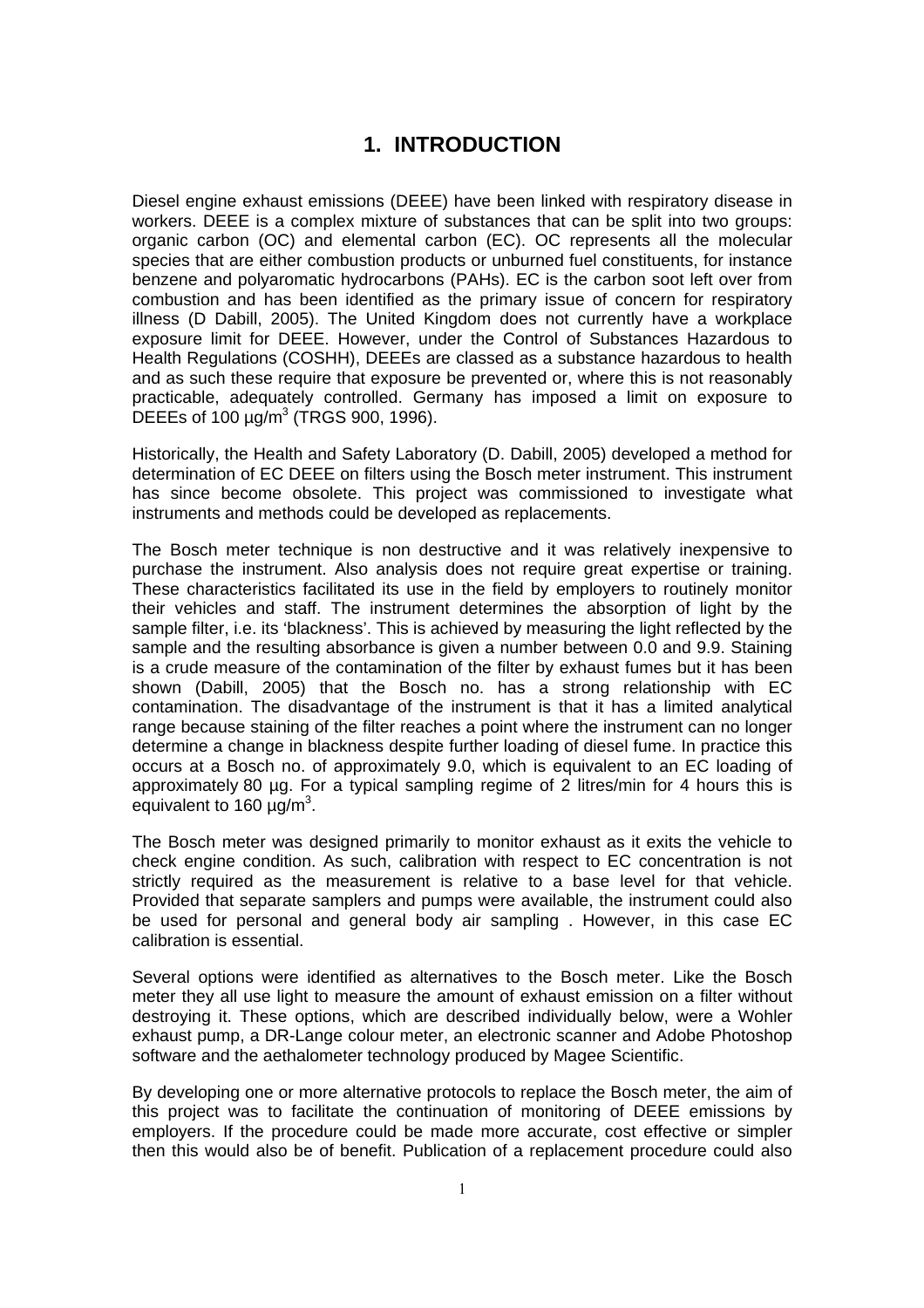highlight the issue for employers and perhaps lead to an increased focus on what is a real issue for workers respiratory health.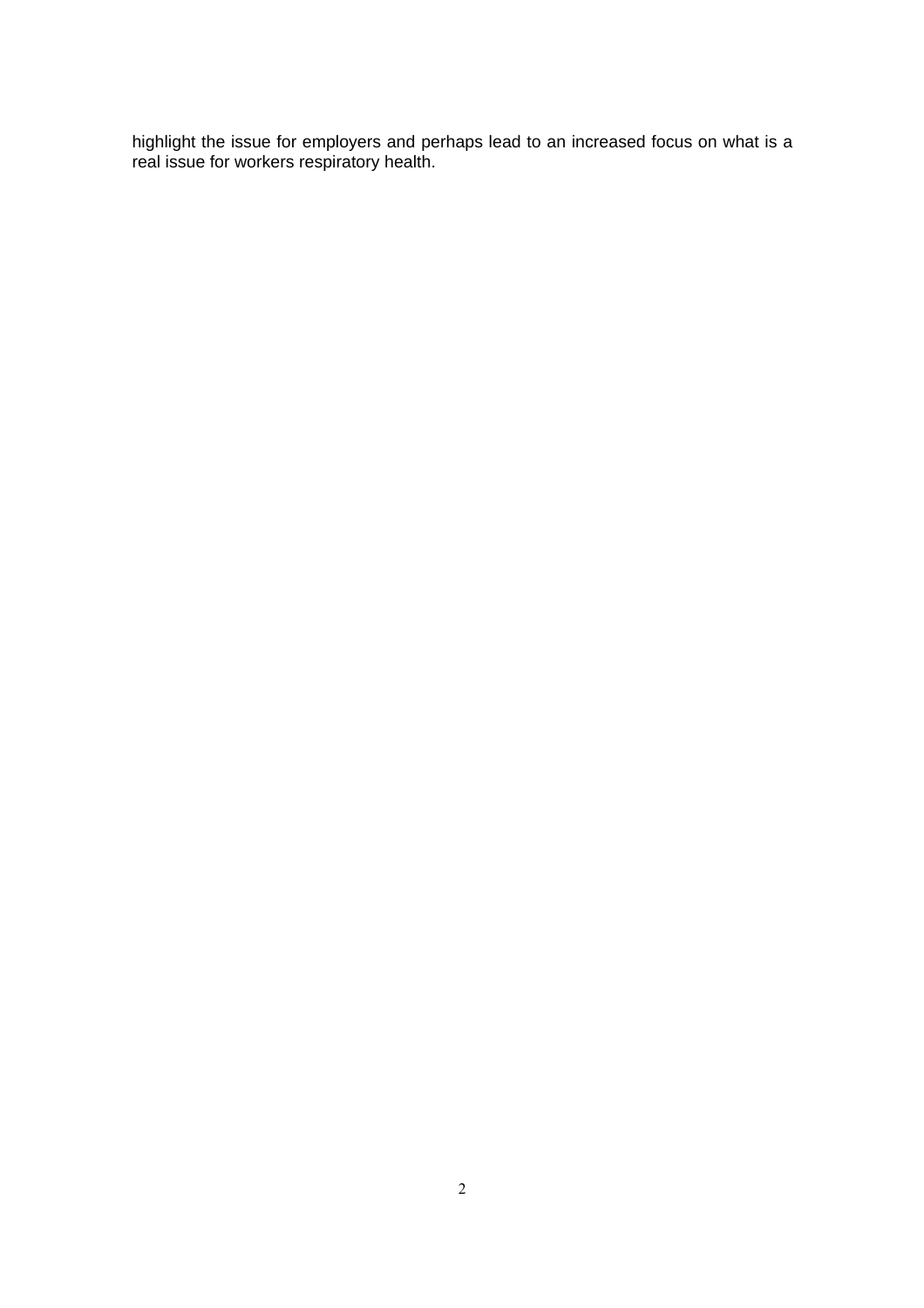# **2. IMPLICATIONS**

<span id="page-9-0"></span>This study demonstrates that three different light absorption techniques are each a suitable replacement for the Bosch meter for the non-destructive analysis of (DEEEs on filters.

As the Bosch meter is also a technique that relies upon light absorption it is likely that any light absorption technique will represent an acceptable alternative to the Bosch meter.

No alternative to the Bosch exhaust pump has been identified but this likely to outlast the Bosch meter and so, if an organisation already has one available, it can continue to be used and the analysis transferred to one of the new techniques described.

The results from the DR-Lange Micro colour II and scanner/photoshop methods can be converted to Bosch no. and so, if a calibration exists between elemental carbon and Bosch no. for a site, this can continue to be used. There is an increase in uncertainty if this approach is taken and, as such, it should be considered a temporary solution and the filters stored until a sufficient range of loadings are available for a new direct calibration with EC by combustion to be performed.

Filter samples can now be measured quickly with very low instrument costs using the scanner/photoshop method although the results should be calibrated for the site using the combustion method for the best accuracy to be attained.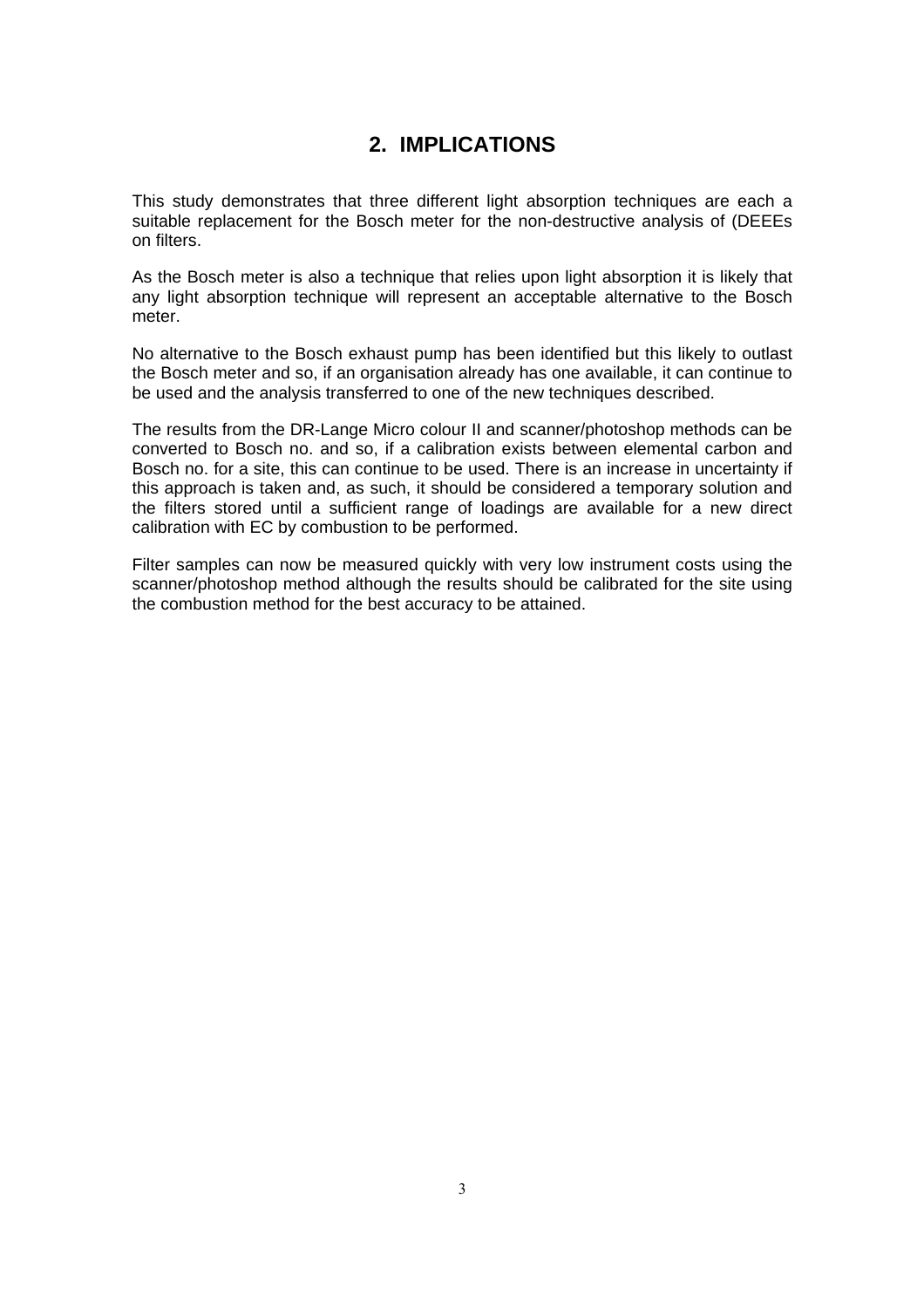# **3. METHODOLOGY**

#### <span id="page-10-0"></span>**3.1 BACKGROUND**

DEEE comprises soot particles, the EC, with many different organic molecules, the OC, adsorbed onto them. The OC species are more volatile and therefore a lower temperature and lower oxygen concentration are sufficient to oxidise them to  $CO<sub>2</sub>$ . The EC soot core is considered to be almost pure carbon and a higher temperature and higher oxygen concentration are necessary to oxidise this to  $CO<sub>2</sub>$ .

Adverse health effects that have been observed from exposure to DEEE are irritation of the eyes and respiratory tract from short-term exposure and a possible slight increase in the risk of lung cancer (Dabill, 2005).

As EC is the primary species of interest, it is necessary to ensure that the measurement of EC is free from interferences. The reference method for EC determination is thermal analysis by controlled combustion at a specific temperature. At HSL, a temperature of 950°C is used. In order to avoid positive interference by OC species, the OC is determined in an initial step by combustion at the lower temperature of 650°C, so that only the EC soot remains when the temperature is raised to 950°C.

The optical techniques are based on the assumption that the staining of the filter operates as a surrogate for the captured soot particles (EC), as it is the EC that results in the majority of the colour change.

The techniques that rely on total reflected light cannot measure OC although, as stated above, EC is the primary species of interest. The Magee transmissometer has a protocol for measurement of OC by the absorption of UV light at a wavelength of 370 nm and this is compared to the OC determined by thermal analysis in this work.

#### **3.2 INSTRUMENT DESCRIPTIONS**

Several instruments were obtained for assessment and each is described below. Each reports a result in arbitary units specific to that instrument.

#### **3.2.1 Wohler**

The Wohler pump is a stirrup type pump (Figure 1), which incorporates a diluter system and is cycled a set number of times to load a small spot of exhaust onto a paper filter. This is then compared to a card with 10 progressively darker shaded circles printed on it. Each of these circles has a central hole punched in it and viewing the filter through this hole allows the spot to be assigned the number of the circle to which it is closest.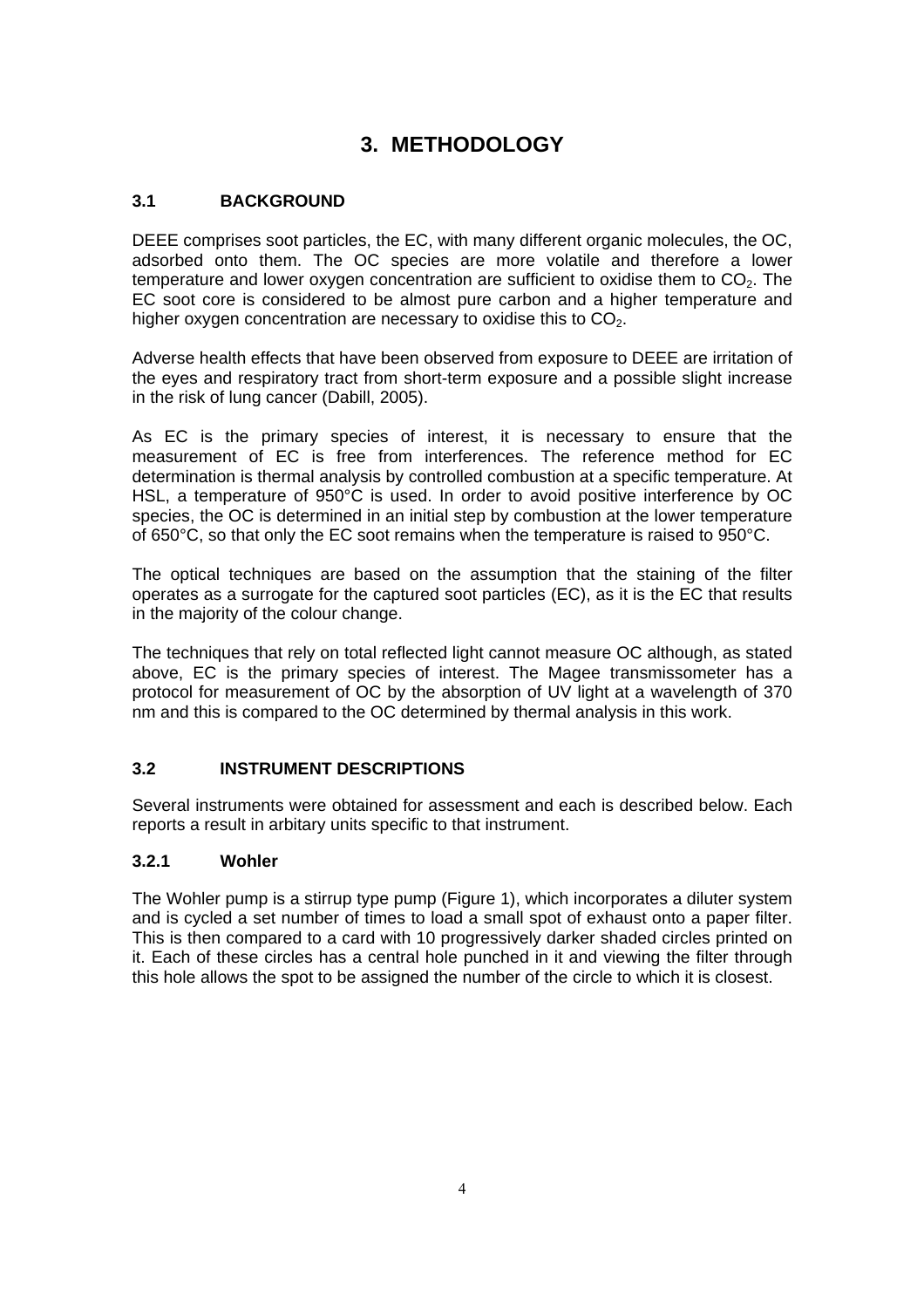

#### **Figure 1** Photograph of a Wohler pump

The filter supplied with the equipment is not compatible with the combustion analysis technique as it is made from a carbon-based material. The nature of the filter clamping system means that it is not practicable to replace the supplied filter with a quartz fibre filter suitable for combustion analysis as quartz filters are too friable.

The Wohler equipment represented a significant reduction in precision compared with the Bosch meter. This, combined with the potential for human error/variability in the measurement and the impracticality of calibration against a combustion technique, meant it was decided not to investigate it further. Despite this the low cost of the apparatus and its lack of any electronic parts could make it useful for monitoring of vehicles only.

### **3.2.2 DR-Lange Micro Colour II**

This instrument is similar to the Bosch meter in that it measures reflected light from the sample. It is a more sophisticated instrument that measures two colour ranges, blue to yellow and red to green, as well as blackness. The L scale for blackness alone was used in this study.

#### **3.2.3 Scanner/Photoshop**

Images of filters were obtained with a photocopier/scanner using greyscale and colour photo modes. The images were then viewed using Adobe Photoshop Elements 6 software, the histogram application was opened and the stained area of the filter selected using the magnetic lasso tool. The mean peak of the histogram of this area of the image was then recorded.

The filters were placed upside down onto a card with a series of 25 mm diameter holes punched into it. This was then covered with an acetate sheet and another piece of card and the arrangement secured with paper clips to provide rigidity whilst being transported to the scanner. In this way 35 filters could be scanned at once.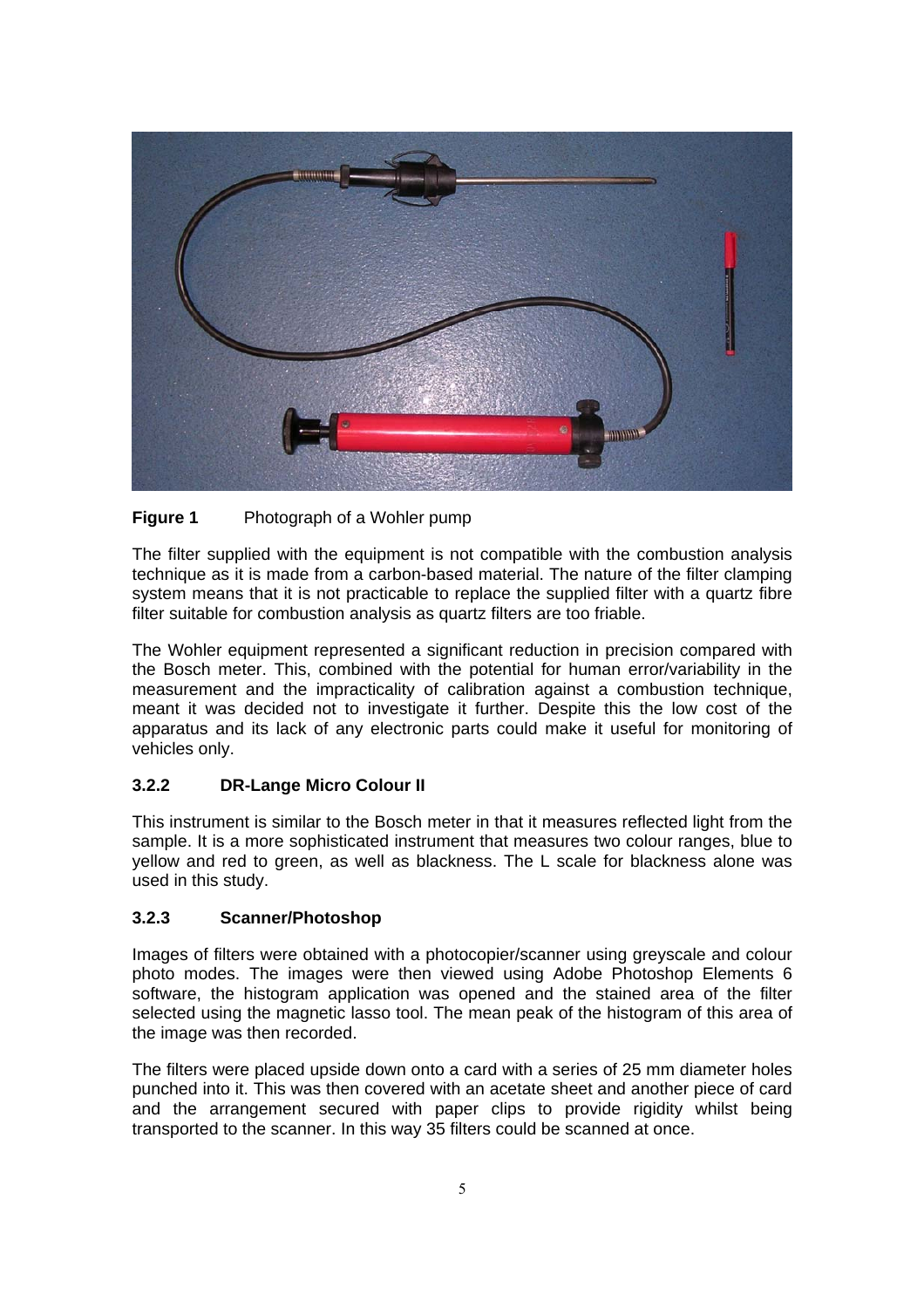<span id="page-12-0"></span>The method is quite labour intensive but has the advantage that it requires no equipment other than that generally available in an office environment.

#### **3.2.4 Magee Aethalometer OT21 Transmissometer**

This is the most sophisticated of the techniques investigated. It is based upon light absorption of a single wavelength (880 nm) that the manufacturer has identified as specific to black carbon, this is reported as attenuation or reduction in light reaching the detector relative to a blank filter.

The instrument will also measure at 370 nm and the manufacturer states this can be interpreted as an indicator of the presence of aromatic organic compounds. This is not representative of the OC species determined in the combustion test and as such has not been investigated in this study.

The filters were placed directly into the instrument slide holder.

### **3.2.5 Analytik Jena multiEA3100**

This served as the reference instrument and determined OC and EC by thermal analysis. The sample was heated in a controlled atmosphere of argon and oxygen at two temperatures (650°C and 950°C). The carbon dioxide produced at each stage was measured by infrared absorption and this gave the amount of each carbon classification present in the sample.

#### **3.3 ANALYTICAL PROCEDURE**

#### **3.3.1 Initial calibration**

In order to test each analysis method a set of 94 filters loaded with varying levels of diesel fume were prepared. This was done by sampling the exhaust of HSL's mobile crane using a vacuum pump and 5-way splitter device, incorporating needle valves, in order that each filter (contained in the black cowl) had the same volume of gas drawn through it (Figure 2). Thus 5 replicate samples were prepared at each loading. The crane vehicle was chosen for its similarities with the type of heavy plant used underground.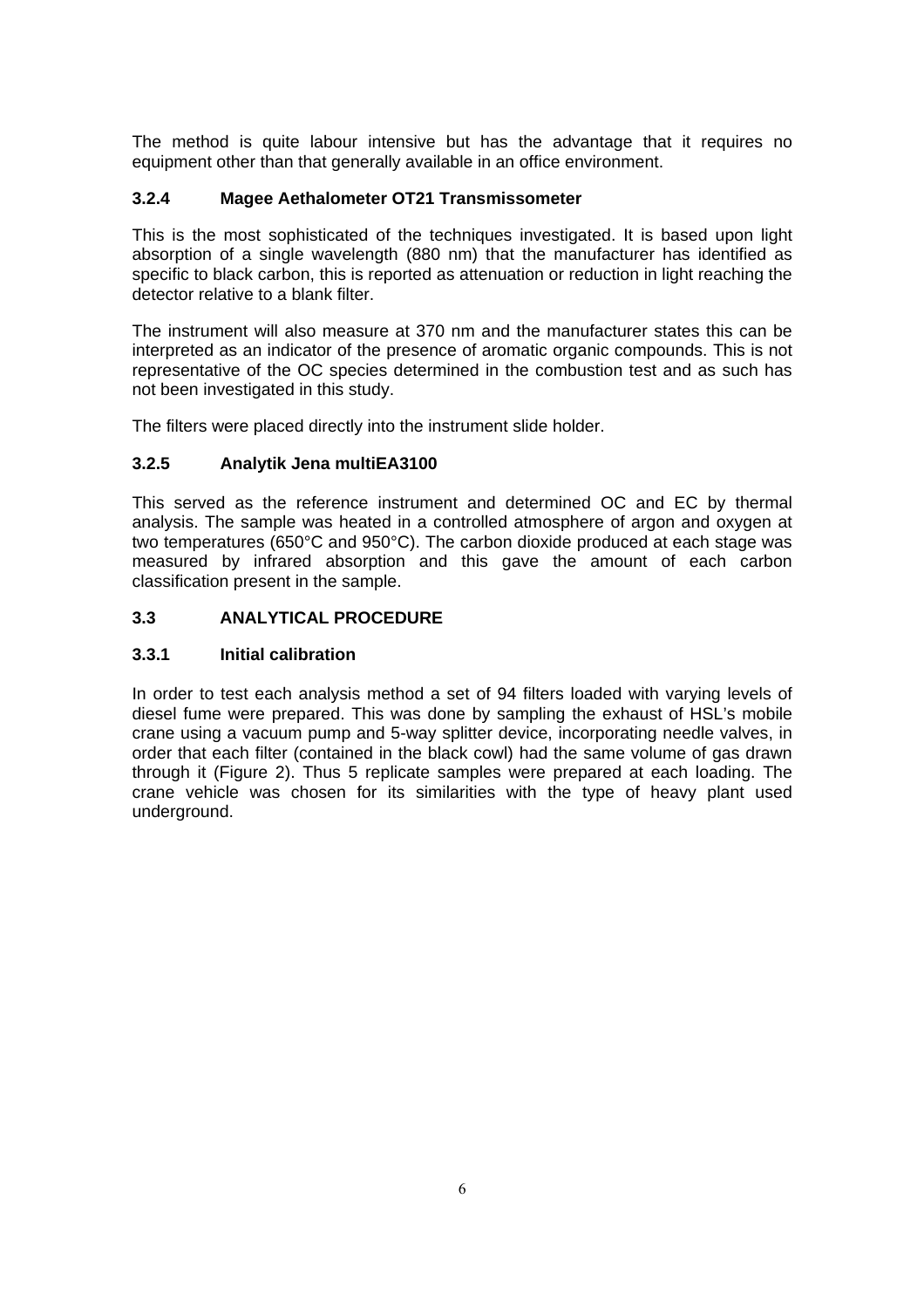

#### **Figure 2** Photograph of sampling apparatus

#### **3.3.2 Comparison with different emission sources**

For comparative purposes, filters from different emission sources were obtained on a visit to the British Gypsum mine at Fauld, Staffordshire. A set of 26 filters with various loadings of diesel fume were prepared by sampling general body air using cyclone samplers. Another set of 21 filters once again with various loadings were also prepared by sampling both general body air and direct exhaust gases using the same sampling cowls as used for the initial samples loaded with the crane exhaust. These were intended to test whether the measurement techniques were independent of the origin of the fume.

#### **3.3.3 Processing of results**

All the filters were analysed by each technique and the results recorded. Each technique produces an output in arbitrary units specific to it. Charts of Bosch number against each of the light techniques were plotted to display the relationships between the different techniques.

The filters were then analysed using an Analytik Jena multiEA3100 elemental analyser for OC and EC content. This instrument measures carbon content of a sample by combustion under an atmosphere of argon and oxygen at two different temperatures, ~650°C and 950°C which are defined as the organic carbon (OC) and elemental carbon (EC) fractions.

A chart of the results from each technique against EC content was then plotted.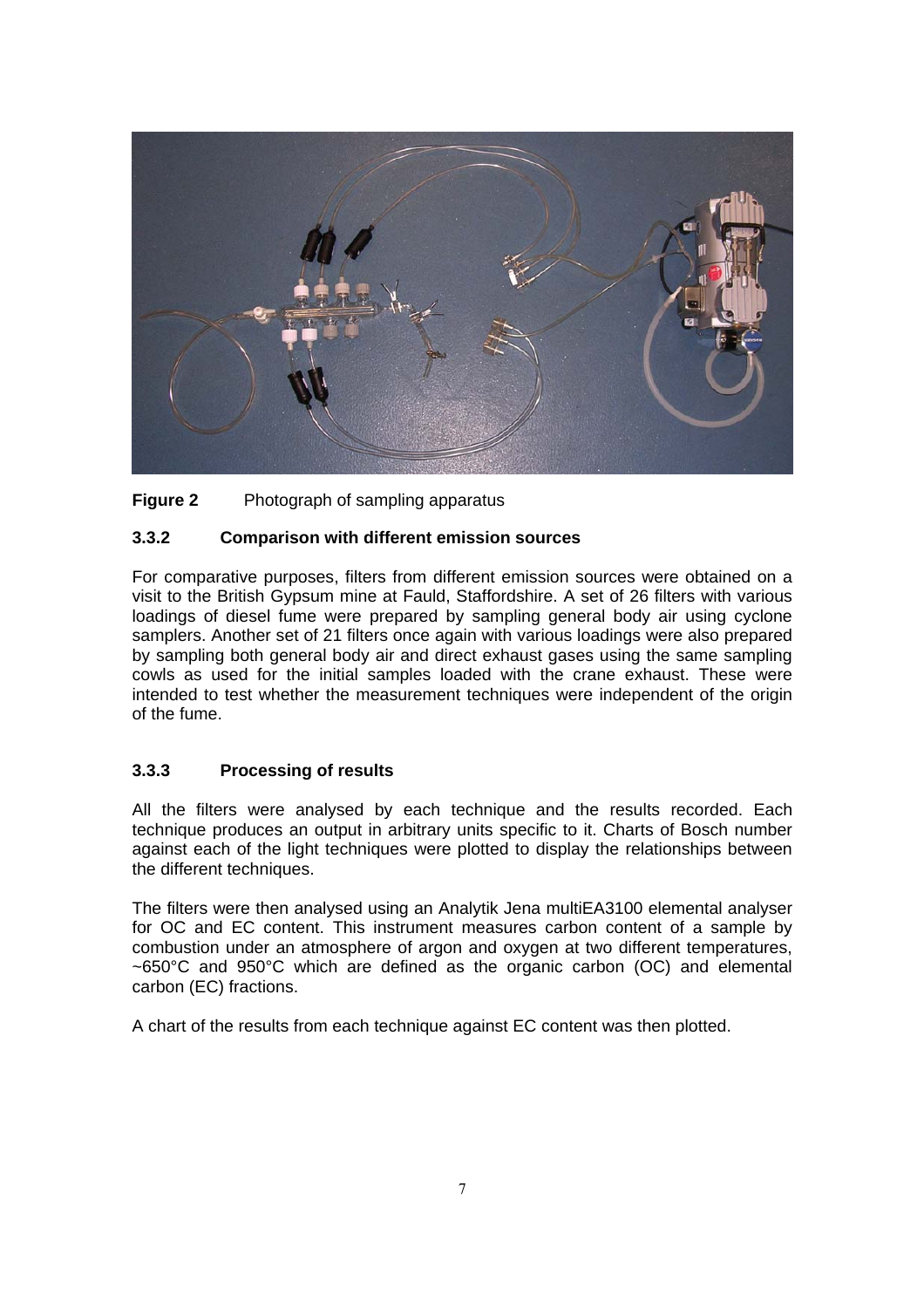



#### **4.1 COMPARISON WITH BOSCH NO.**

**Figure 3 Chart of Bosch no. against DR-Lange for all filters with 2 aperture size** 



**Figure 4 Chart of Bosch no. against DR-Lange for different filter sources using a 10 mm aperture**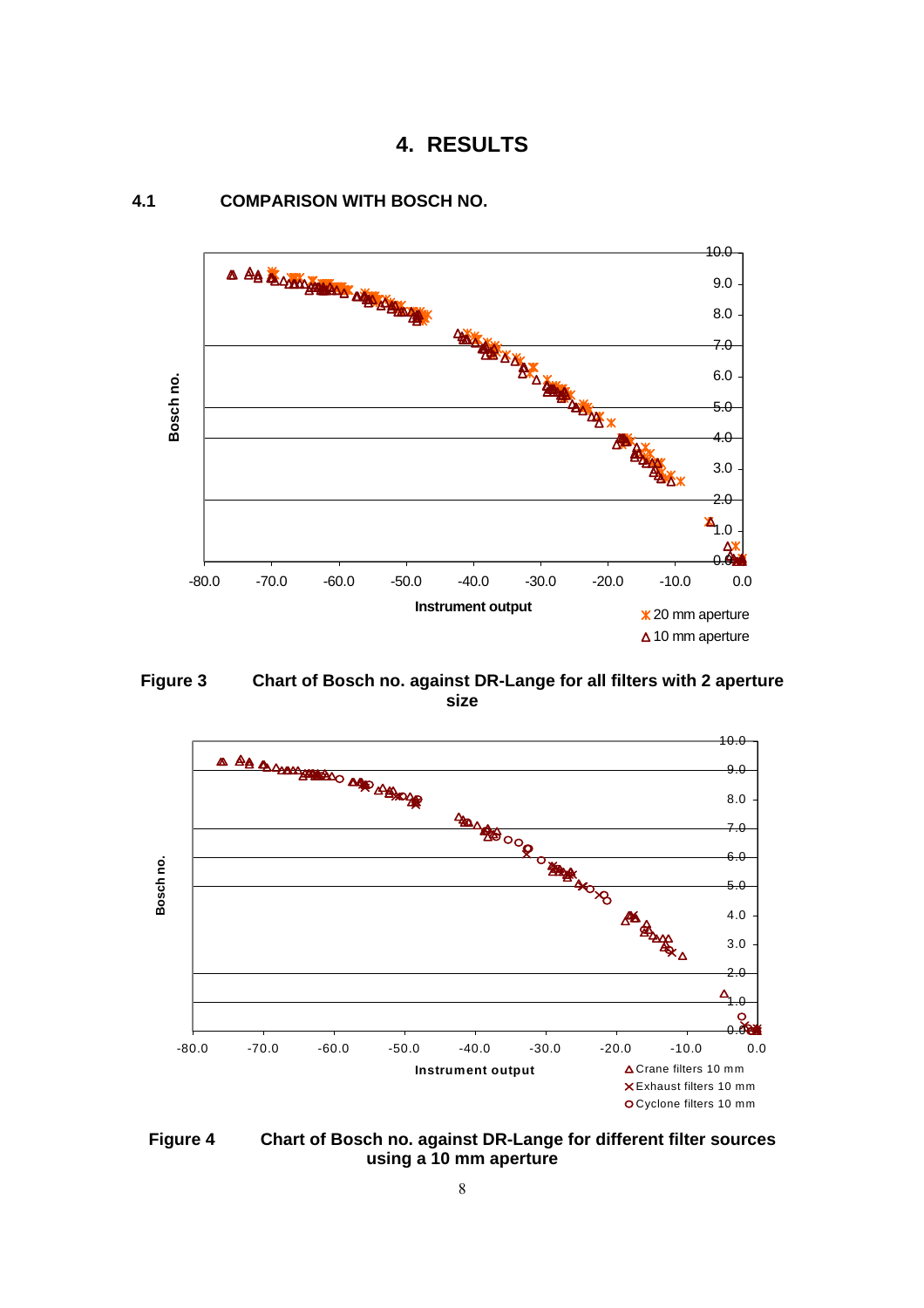





 **Figure 6 Chart of Bosch no. against scanner (luminosity) for different filter sources**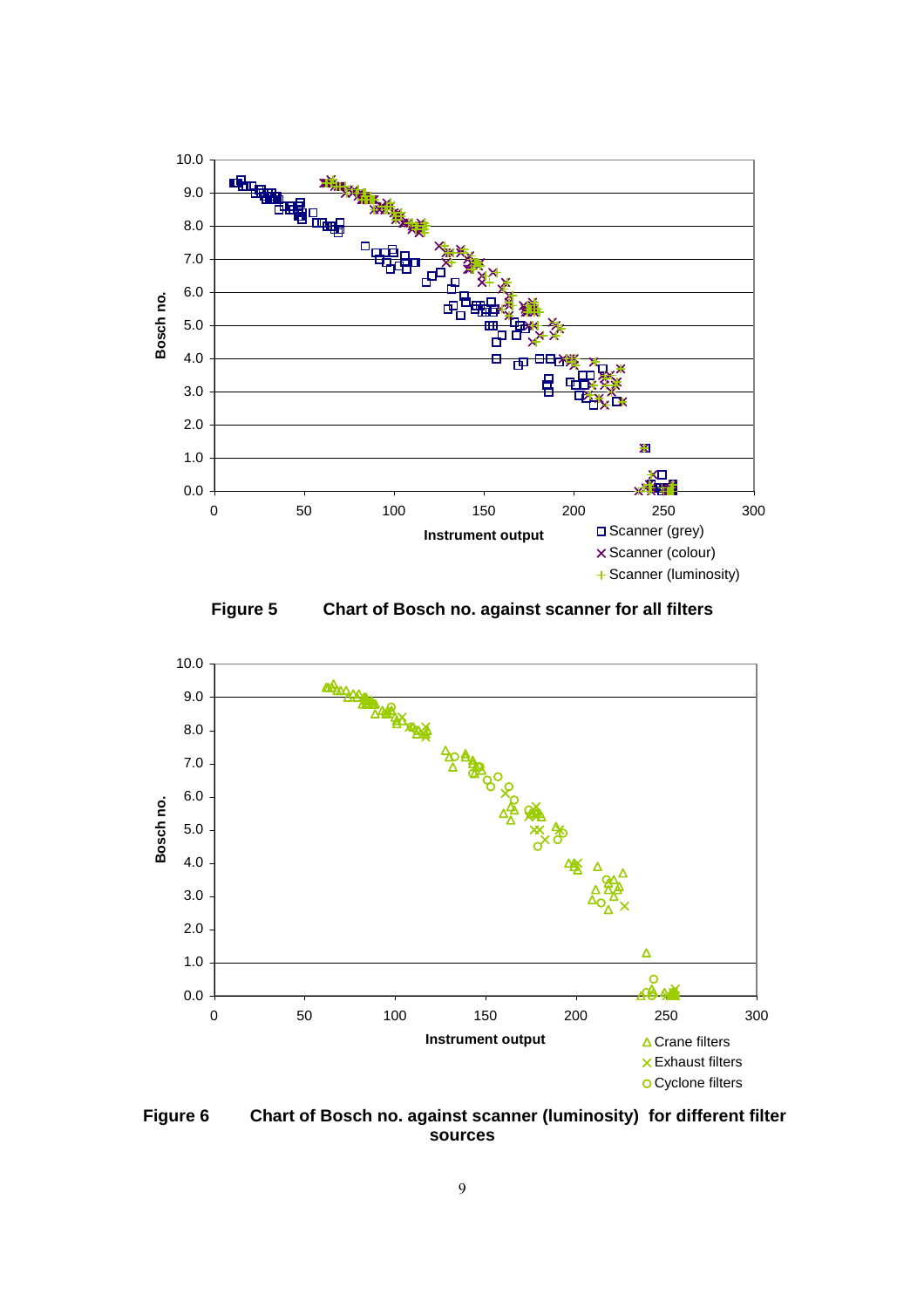

 **Figure 7 Chart of Bosch no. against scanner (greyscale) for different filter sources** 



**Figure 8 Chart of DR-Lange against scanner for all filters**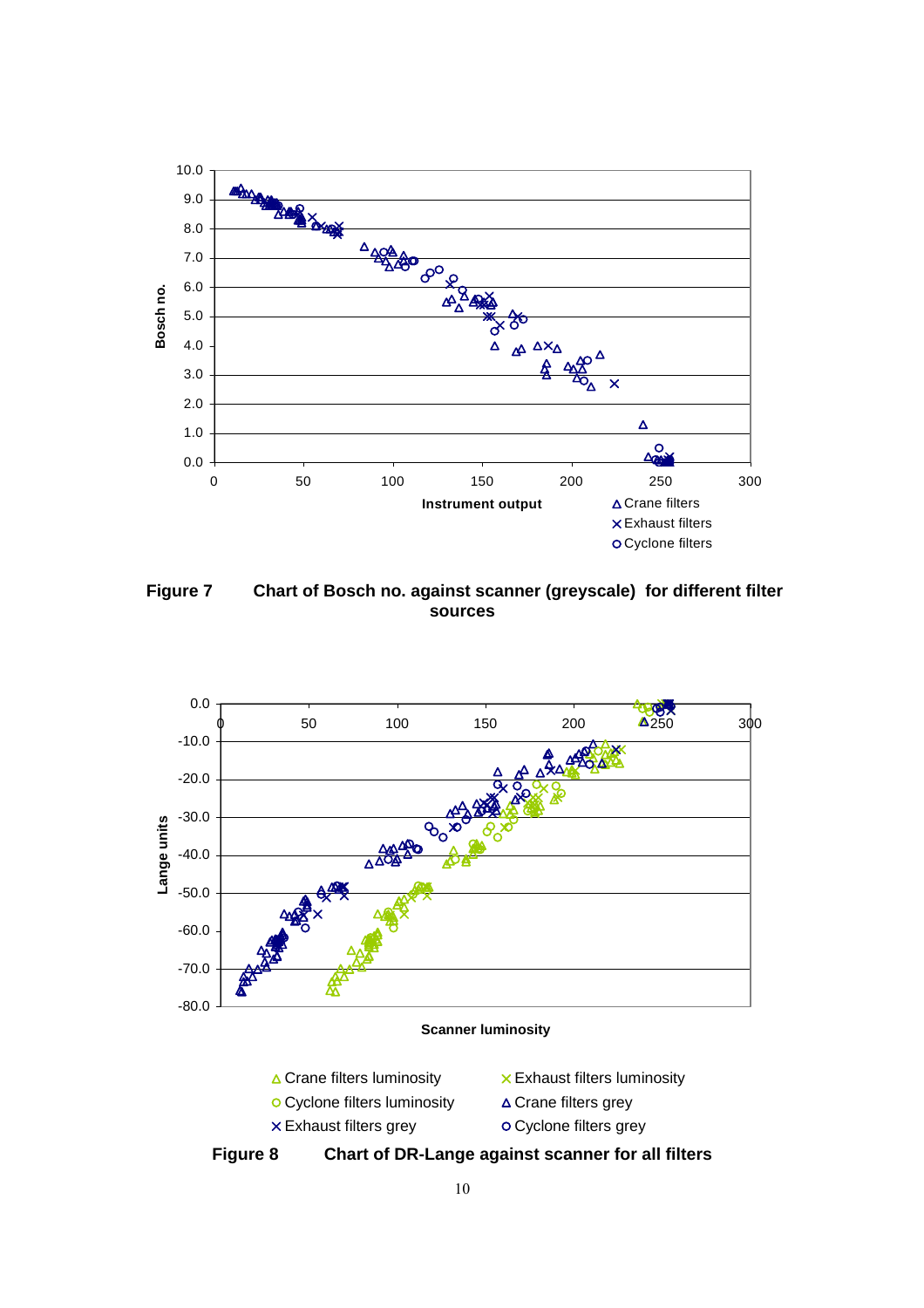

 **Figure 9 Chart of Bosch no. against Magee transmissometer for different filter sources** 



**Figure 10 Chart of Bosch no. against all other light data for crane filter samples**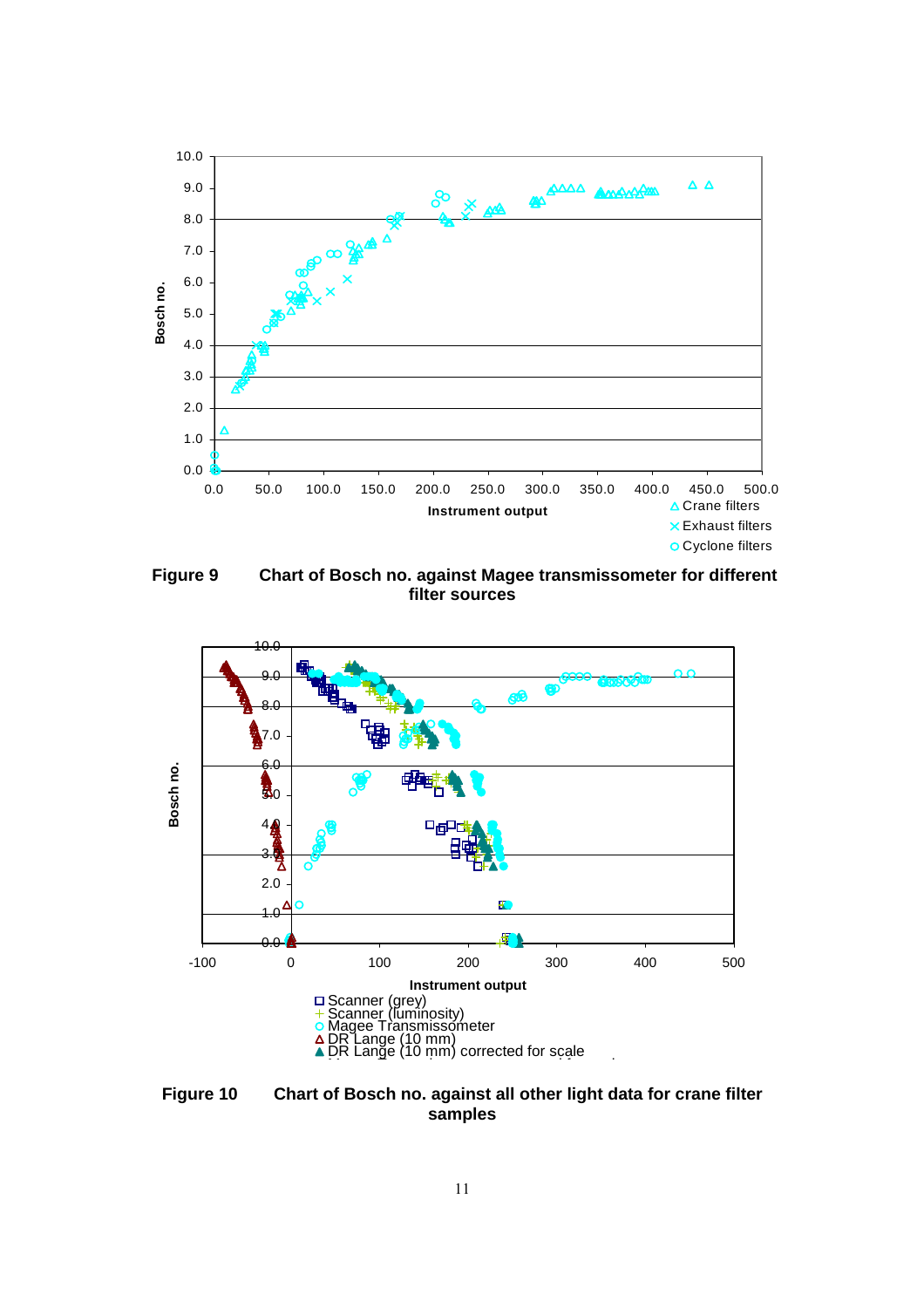Comparison of the results for Bosch no. and each of the other techniques (Figure 10) shows that each bears a strong relationship with it and could act as a suitable replacement. Repeatability is an issue for the scanner methods but this is less pronounced for the colour and luminosity results than for the grey scale scans (Figure 5). The greater spread of results seen on the chart will to some degree also be a consequence of the larger scale of the scanner method. Only data from the luminosity histogram is displayed in the other charts as the results from it and the colour histogram are so similar (Figure 5).

The aperture size of the DR-Lange instrument and therefore the amount of sample seen by the instrument has little effect on the result (Figure 3). This demonstrates a level of uniformity in the deposit on the filter and supports the assumption that light techniques which never view the entire sample can be reliably compared with the combustion technique which analyses the whole sample.

The chart of the results from the DR-Lange instrument against the scanner results (Figure 8) shows a near linear relationship between the two demonstrating that the two are equivalent. In fact, once the scale differences are corrected for (by multiplying by 2.5 and adding 255), the DR-Lange results overlay the scanner data quite neatly (Figure 10) with a tighter spread of results. The two methods are therefore highly comparable with a slight improvement in repeatability for the DR-Lange instrument.

The scale difference between the Magee transmissometer and the scanner can also be corrected for (by multiplying by 2 and subtracting from 500) and this has also been plotted (Figure 10) to allow for easier comparison between the different techniques and it can then be seen that there is a much greater rate of change of signal (sensitivity) for high Bosch no.s with the Magee transmissometer than with the other techniques.

 be the case for all sources, the following equations, from which the Bosch no. for a Comparing Bosch no. with each of the other techniques it is clear that there is no significant difference in the relationship with Bosch no. when the sample source is varied for the scanner or DR-Lange techniques (Figures 4, 6 and 7). Assuming this to sample filter can be calculated, have been derived for the best fit curves of the above charts:

| For the scanner (colour or luminosity): | Bosch no. = $-0.0002x^2 + 0.0099x + 9.3199$ |
|-----------------------------------------|---------------------------------------------|
| For the DR-Lange DR-Lange II:           | Bosch no. = $-0.0016x^2 - 0.2384x + 0.0964$ |

In each case  $x =$  the output from the instrument.

The equivalent equation for the greyscale scanner has not been calculated as there is too much variation in the results for such an equation to be meaningful.

Some variation between different sources can be observed at higher loadings when Bosch no is compared with results from the Magee transmissometer (Figure 9) and there are clear differences when compared with the EC content determined by combustion (Figure 11).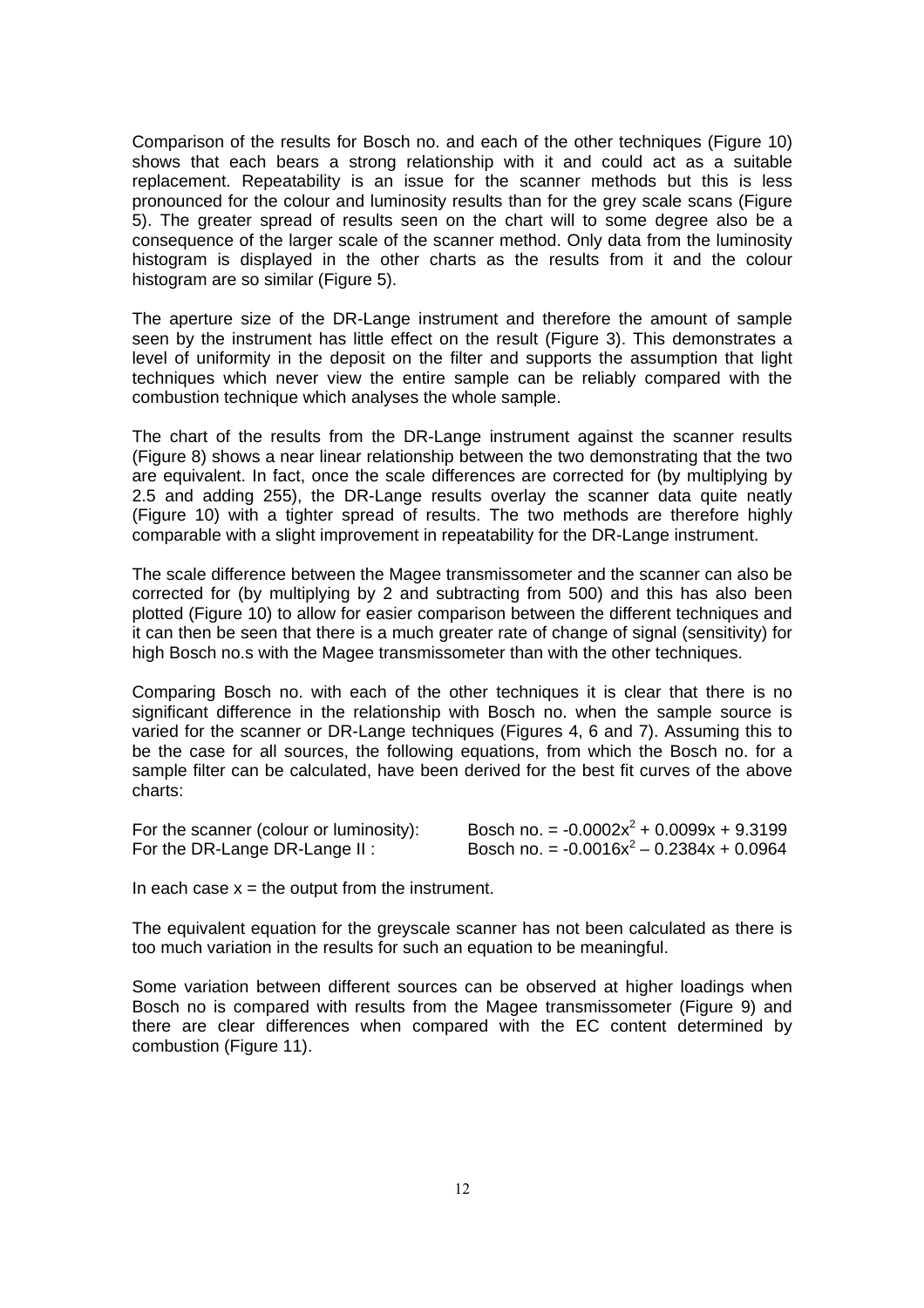<span id="page-19-0"></span>

**Figure 11 Chart of Bosch no. against elemental carbon for different filter sources** 



**Figure 12 Segment of chart of Bosch no. against elemental carbon for different filter sources**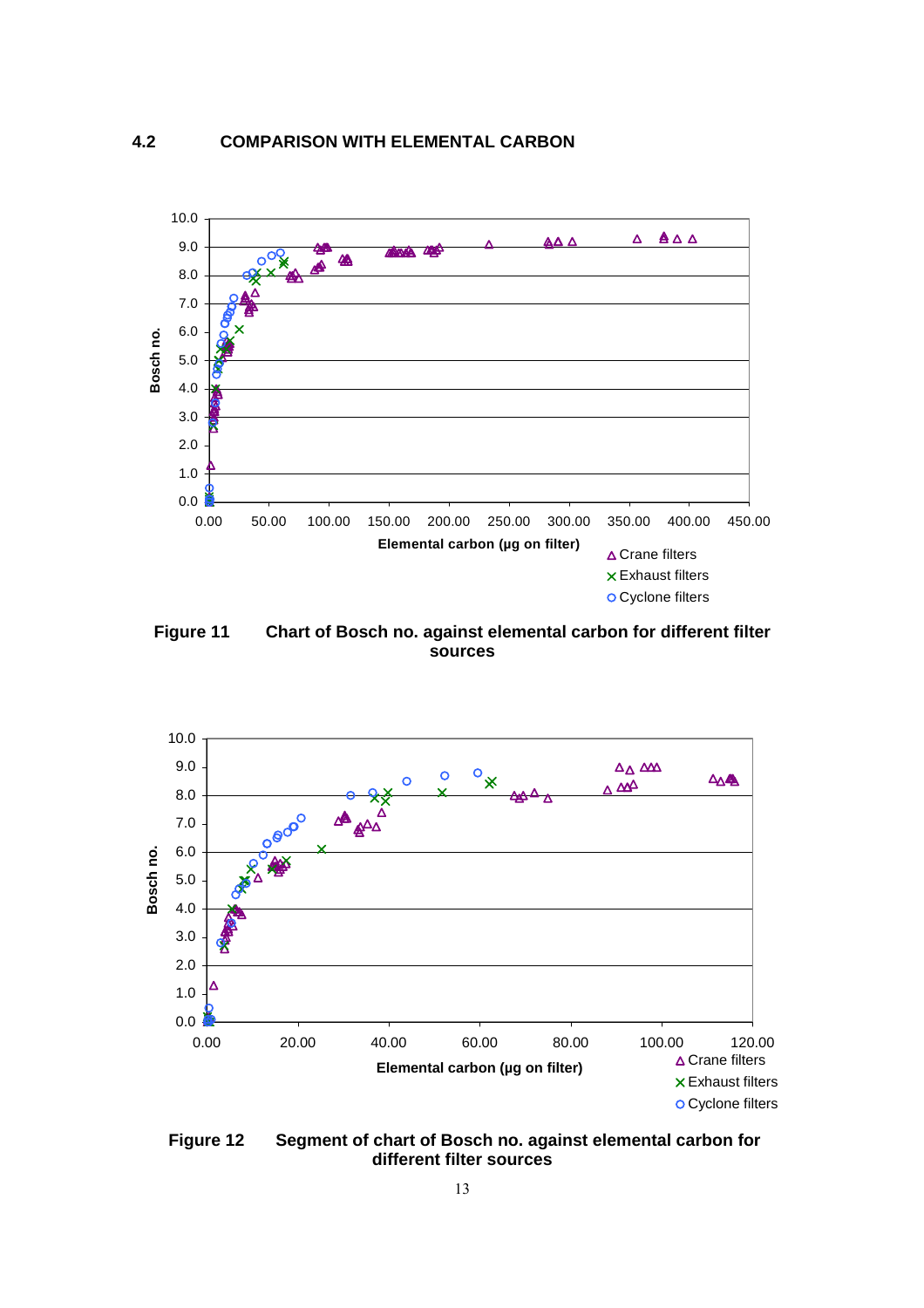

 **Figure 13 Chart of DR-Lange data against elemental carbon for different filter sources** 



 **Figure 14 Chart of scanner (greyscale) data against elemental carbon for different filter sources**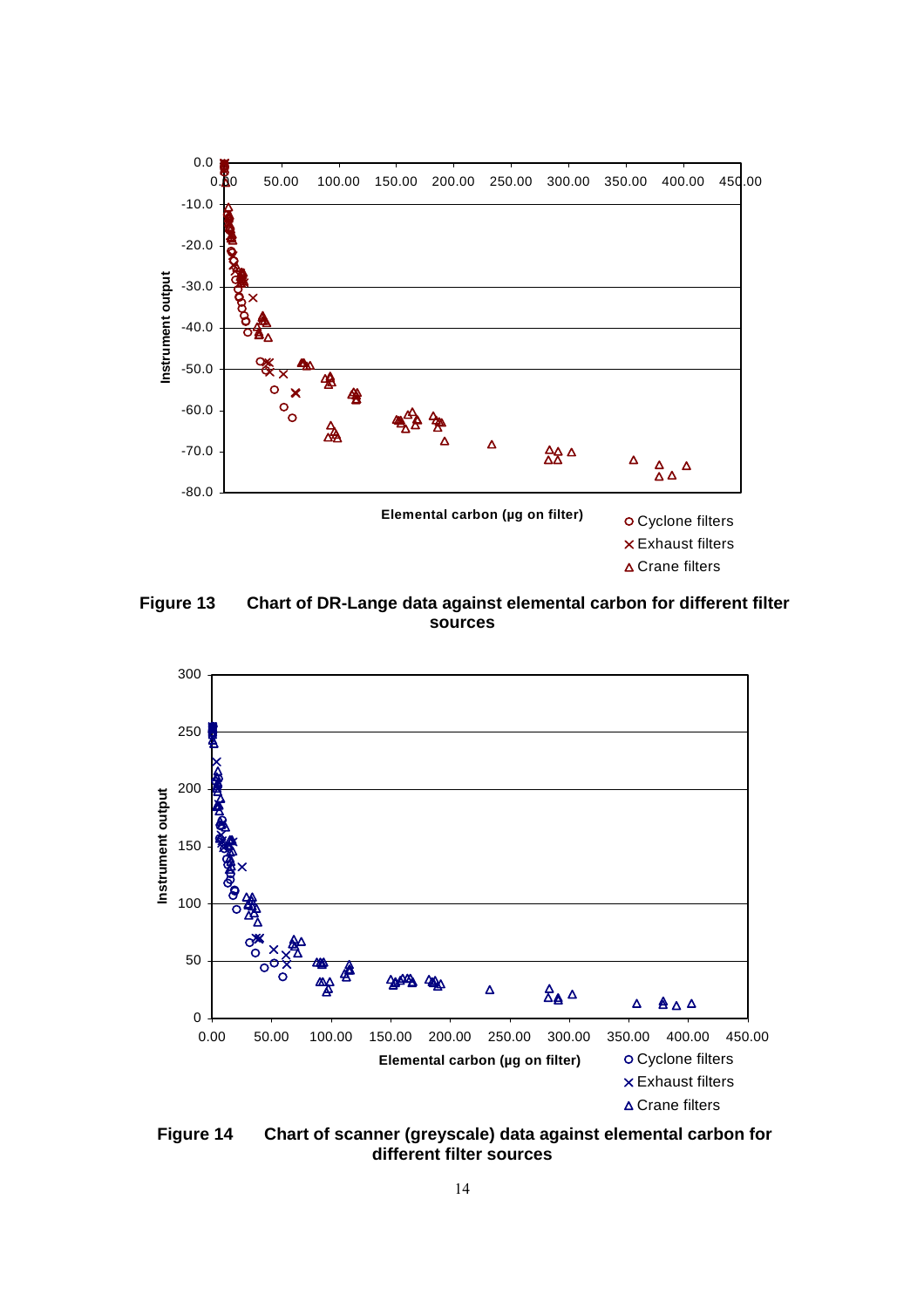

 **Figure 15 Chart of scanner (luminosity) data against elemental carbon for different filter sources** 



**Figure 16 Segment of chart of scanner (luminosity) data against elemental carbon for different filter sources**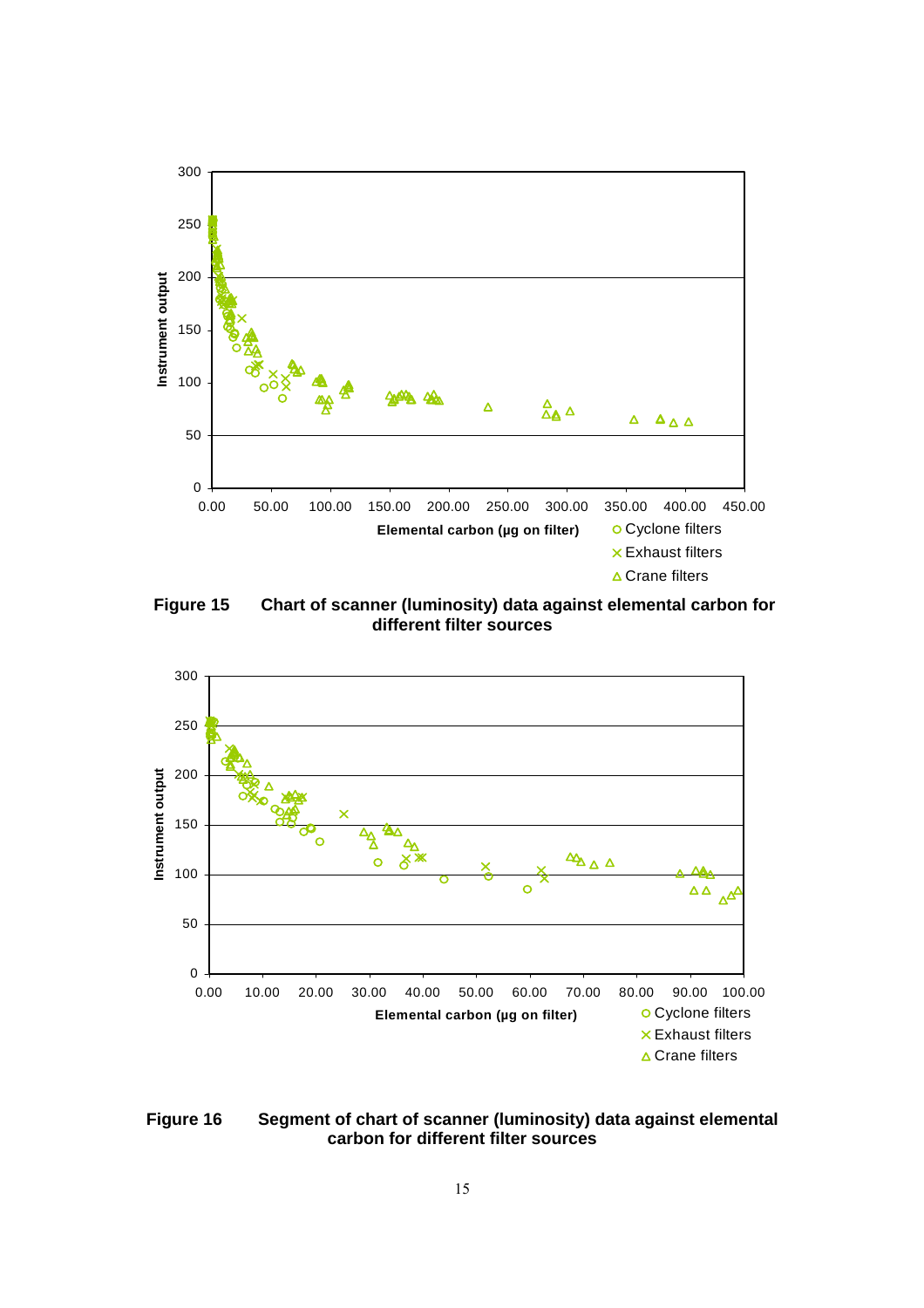

 **Figure 17 Chart of scanner (luminosity) data against log10 elemental carbon for different filter sources** 



**Figure 18 Chart of log 10 elemental carbon against scanner (luminosity) data**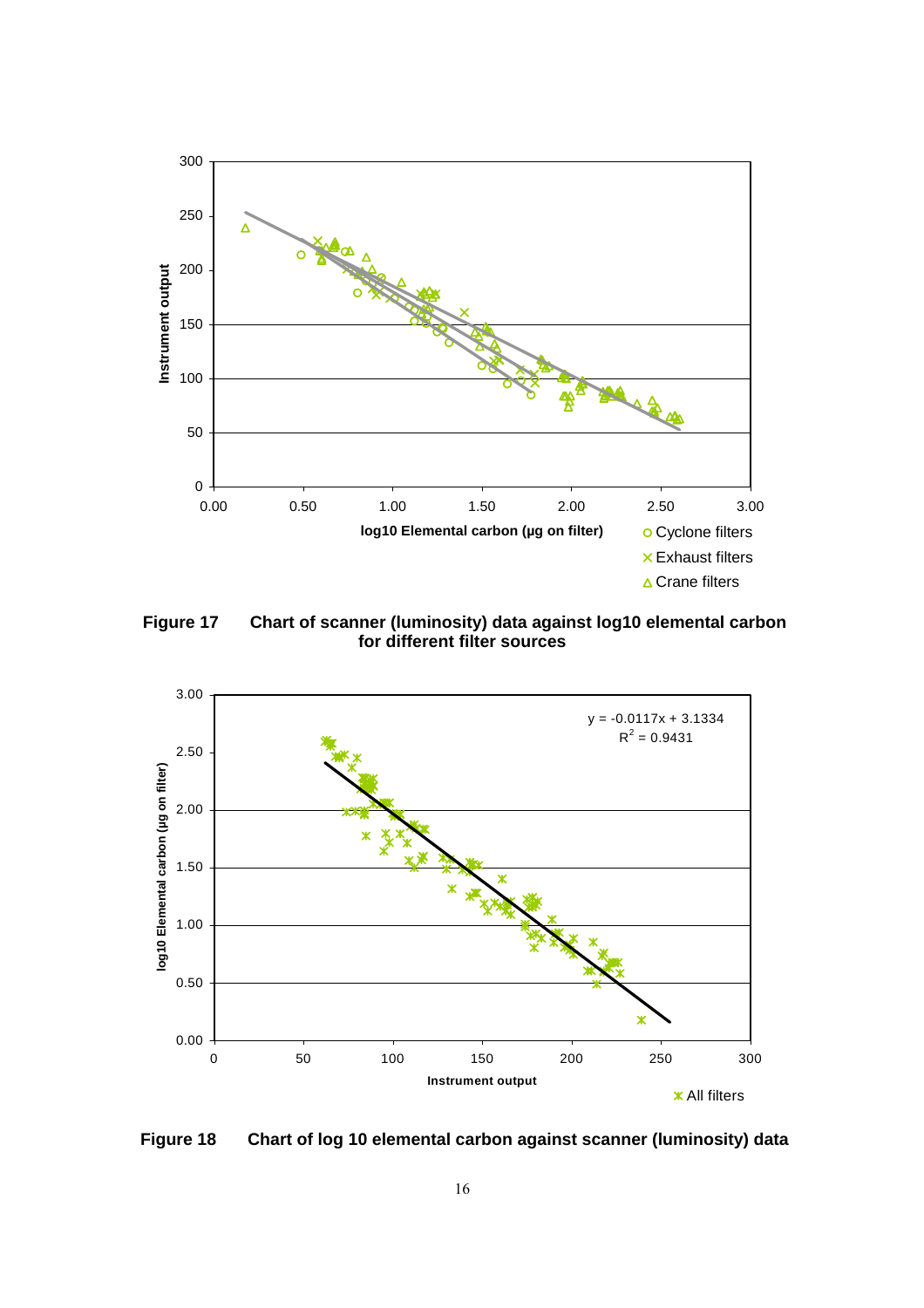

 **Figure 19 Chart of log 10 elemental carbon against DR-Lange data** 



 **Figure 20 Chart of log 10 elemental carbon against Bosch no.**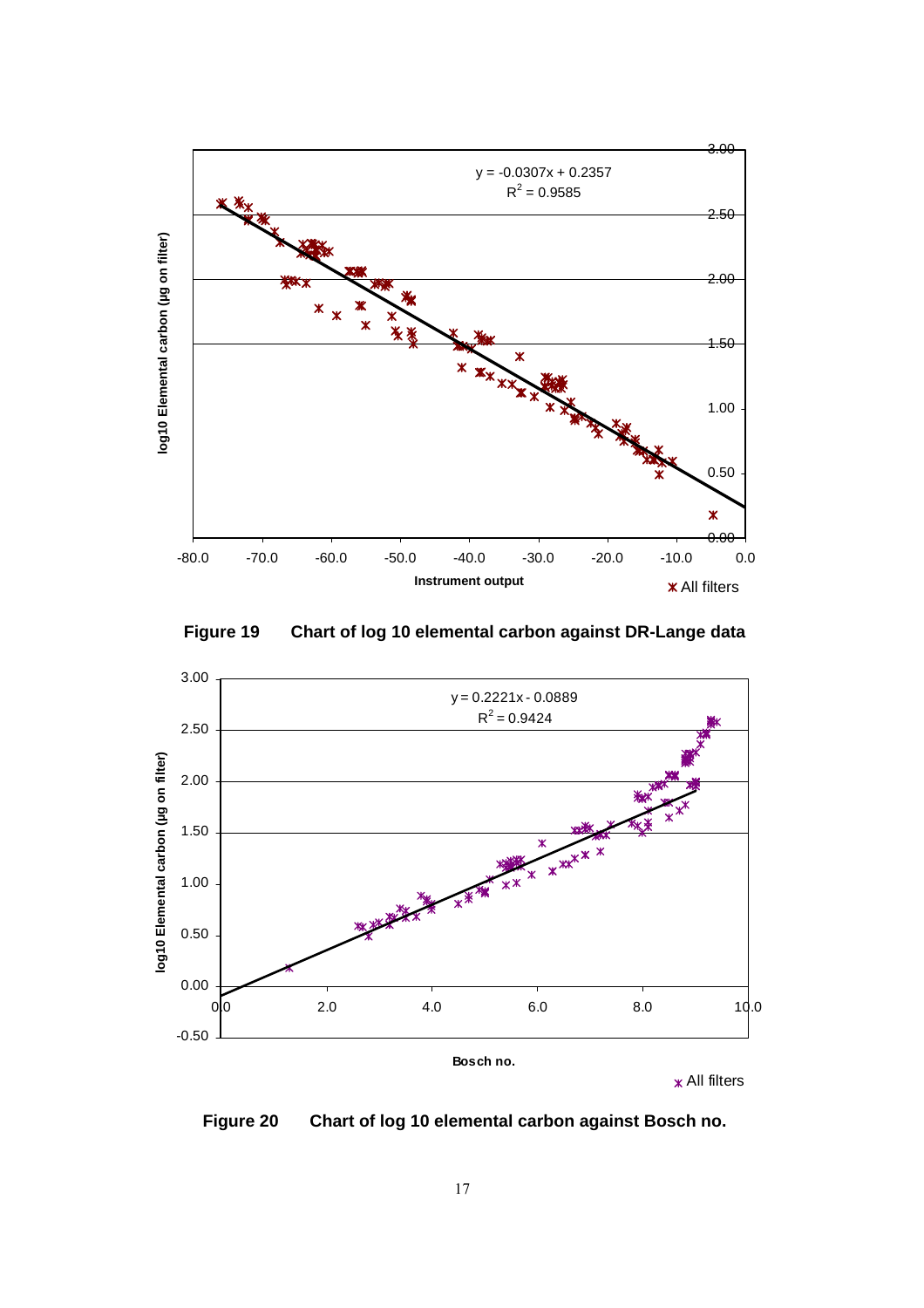![](_page_24_Figure_0.jpeg)

**Figure 21 Chart of Magee transmissometer against elemental carbon for different filter sources** 

![](_page_24_Figure_2.jpeg)

![](_page_24_Figure_3.jpeg)

**Figure 22 Chart of all light data against elemental carbon for crane filter samples**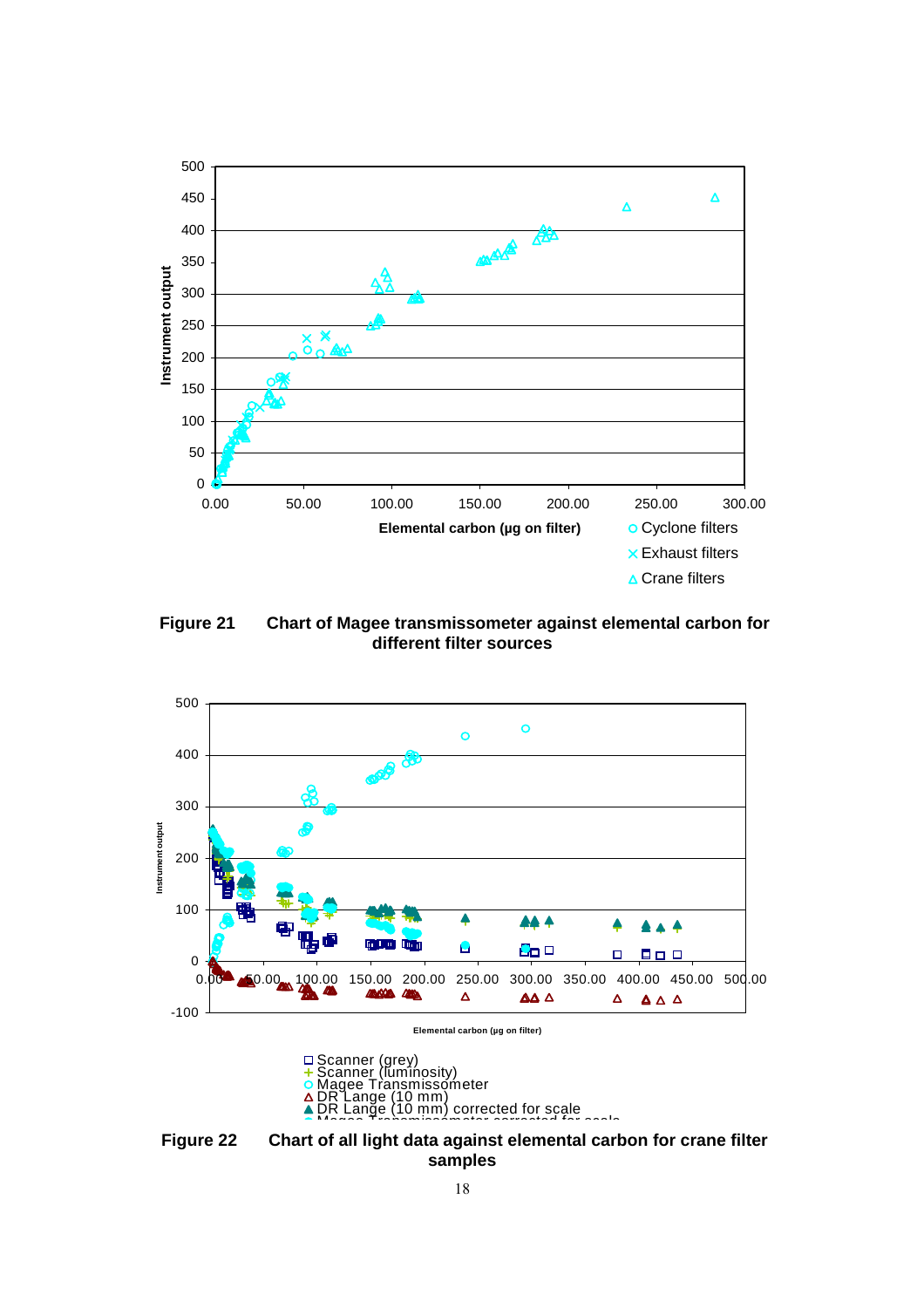![](_page_25_Figure_0.jpeg)

![](_page_25_Figure_1.jpeg)

DR Lange (10 mm) corrected for scale Magee Transmissometer corrected for scale

**Figure 23 Segment of Chart of All light data against elemental carbon for crane filter samples** 

![](_page_25_Figure_4.jpeg)

**Figure 24 Chart of elemental carbon against Magee transmissometer**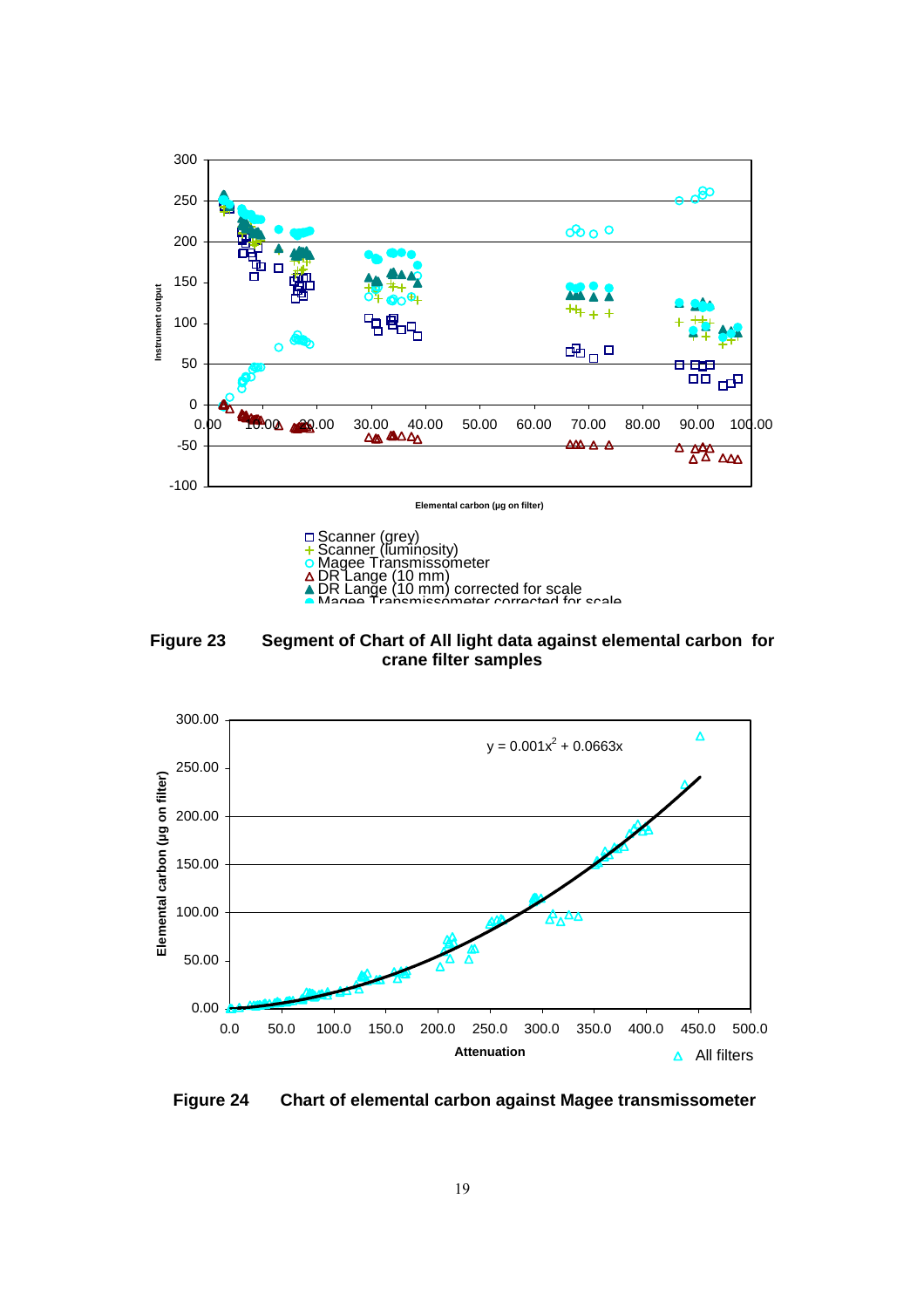The above charts (Figures 12, 13, 14, 15, 21 and 22) demonstrate that the results from each light technique have a strong relationship with the loading of EC, as determined by combustion analysis with the Analytik Jena instrument. It is also clear that this relationship is dependent on the source of the filter analysed. From the decay of the relationship in each of these charts it can be seen that, apart from the Magee transmissometer, each instrument is no longer useful for determining EC above a certain loading.

 data gives the charts in Figures 17, 18, 19 and 20 and a linear relationship can be Each of the light techniques (except the Magee transmissometer) has a logarithmic relationship with EC. Therefore, plotting the logarithm of EC against the instrument observed for the scanner luminosity, Bosch no. and the DR-Lange instrument.

Determining a best fit line for these charts allows the equation of this line to be used to calculate EC from a measurement from any of the light instruments. In addition, the point at which the chart departs from linearity allows an estimation of the maximum EC loading which the method can reliably quantify (Table 1). No value has been given for the DR-Lange instrument as there is no discernable point at which linearity is lost but the chart of output against elemental carbon (Figure 13) indicates that above approximately 150 µg EC the analytical variability begins to become large compared to the change due to increased loading.This represents a practical limit for the instrument.

| <b>Instrument</b>              | <b>Best fit equation</b>            | <b>Formula for EC</b>               | <b>Estimated</b><br>end of<br>linearity | <b>Estimated</b><br>end of<br>linearity |
|--------------------------------|-------------------------------------|-------------------------------------|-----------------------------------------|-----------------------------------------|
|                                | $x =$ instrument output             | $(log_{10}EC)$                      | (EC)                                    |                                         |
| <b>Scanner</b><br>(luminosity) | $log_{10}EC = -0.0117x +$<br>3.1334 | $EC = 10^{(-0.117x +}$<br>3.1334)   | 2.0                                     | 100                                     |
| DR-Lange                       | $log_{10}EC = -0.0307x +$<br>0.2357 | $EC = 10^{(-0.0307x +)}$<br>0.2357  | <b>Not</b><br>determined                | 150                                     |
| <b>Bosch</b>                   | $log_{10}EC = 0.2221x -$<br>0.0889  | $EC = 10^{(0.2221x - 1)}$<br>0.0889 | 1.8                                     | 63                                      |

**Table 1 Formulae for calculating EC for each technique** 

Similar relationships have been derived in the past for EC and Bosch no. (D. Dabill, 2005). A chart showing the luminosity and EC data for filters from the different sources (Figures 15 and 16) shows that the relationship is dependent on the sample source and, in fact, this is what was found previously for Bosch no.

The number reported by the transmissometer 'Attenuation (ATN)' is the natural logarithm of the relative intensities of the sample filter and the blank, multiplied by 100 for arithmetic convenience.

$$
ATN = 100 \times \ln(I_0/I)
$$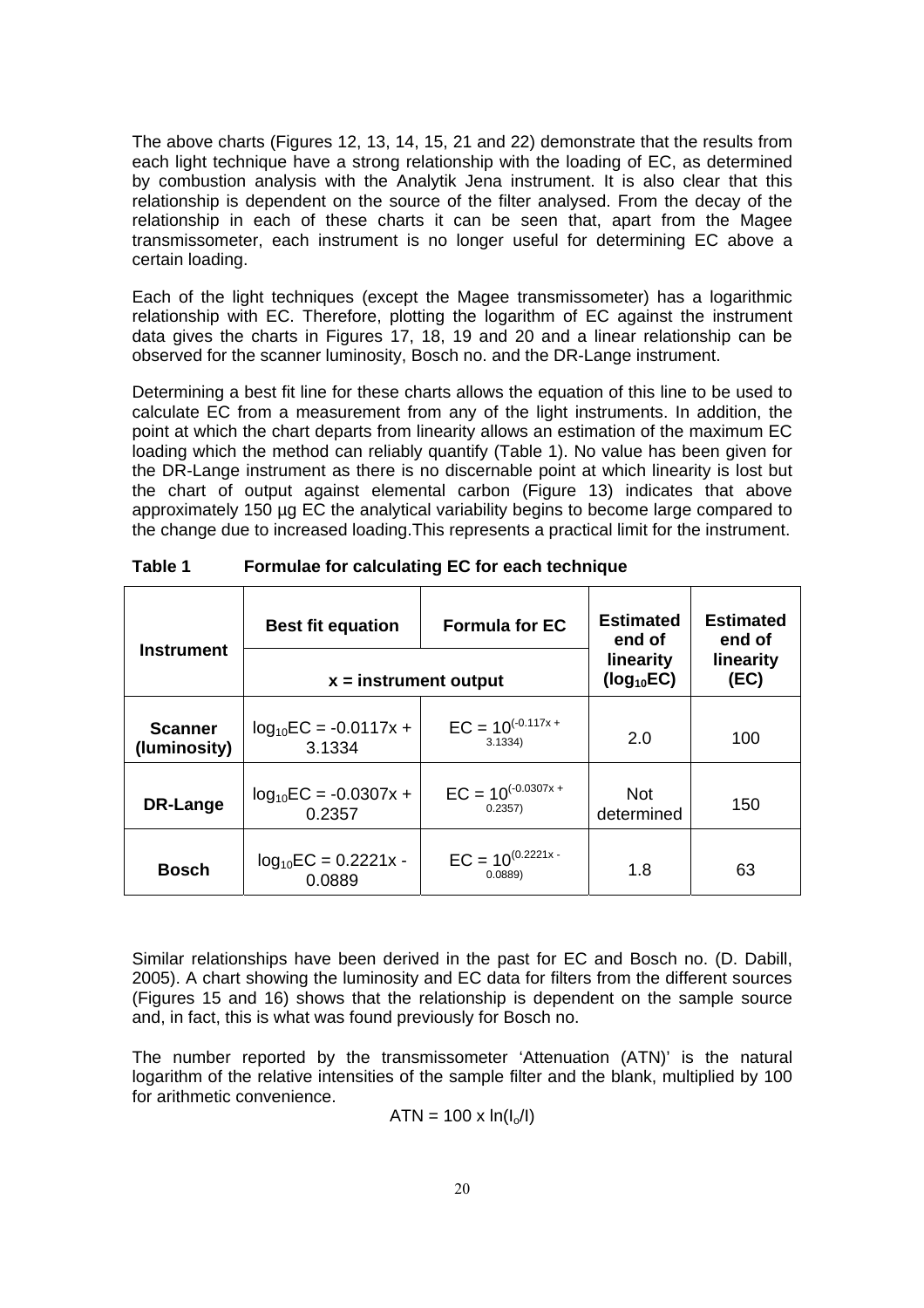Therefore the chart of attenuation against EC (Figure 21) is not logarithmic like the others. However, it ought to be linear like the other logarithmic charts. Although it is not, there is still a strong relationship with EC and this extends right up until the point where no transmitted light is detected. Therefore, the instrument can no longer give a result above approximately 300 µg EC on the filter.

Plotting a chart of EC against attenuation (Figure 24) gives a quadratic curve and the relationship below

$$
EC = 0.001x^2 + 0.0663x
$$

where  $x =$  attenuation. This equation is valid up to approximately 240 µg EC.

#### **4.3 CONCLUSIONS**

#### **4.3.1 Replacement of the Bosch meter**

The data comparing Bosch no. with the output from the scanner show that Bosch no. can be calculated from the scanner or DR-Lange result. It is therefore practicable for a site that has a calibration for EC from Bosch no. to move to either technique as a replacement and calculate EC by calculating Bosch no. from scanned luminosity or DR-Lange output first. However, this extra step adds a degree of uncertainty that could affect the accuracy of results. Since the analytical technique is non destructive there is the possibility of this being an interim procedure whilst a set of filters is gradually built up that can then be analysed by combustion to prepare a direct scanned luminosity or DR-Lange to EC calibration.

The charts in Figures 3, 5 and 9 show that the DR-Lange instrument has the best correlation with the Bosch no. and is therefore the best direct replacement.

#### **4.3.2 Analytical range**

The range of each technique has been determined as in Table 2 below

| Table 2 | Upper limit of the analytical range for each technique |
|---------|--------------------------------------------------------|
|---------|--------------------------------------------------------|

| <b>Instrument</b>          | Maximum filter loading (µg EC) |
|----------------------------|--------------------------------|
| Scanner                    | 100                            |
| DR-Lange Micro colour II   | 150                            |
| Magee OT21 Transmissometer | 230                            |
| Bosch meter                | 63                             |

Whether these maxima represent a problem for the determination of EC on filters from real workplace environments is dependent on what concentrations of EC exist in those environments combined with the sampling protocols used.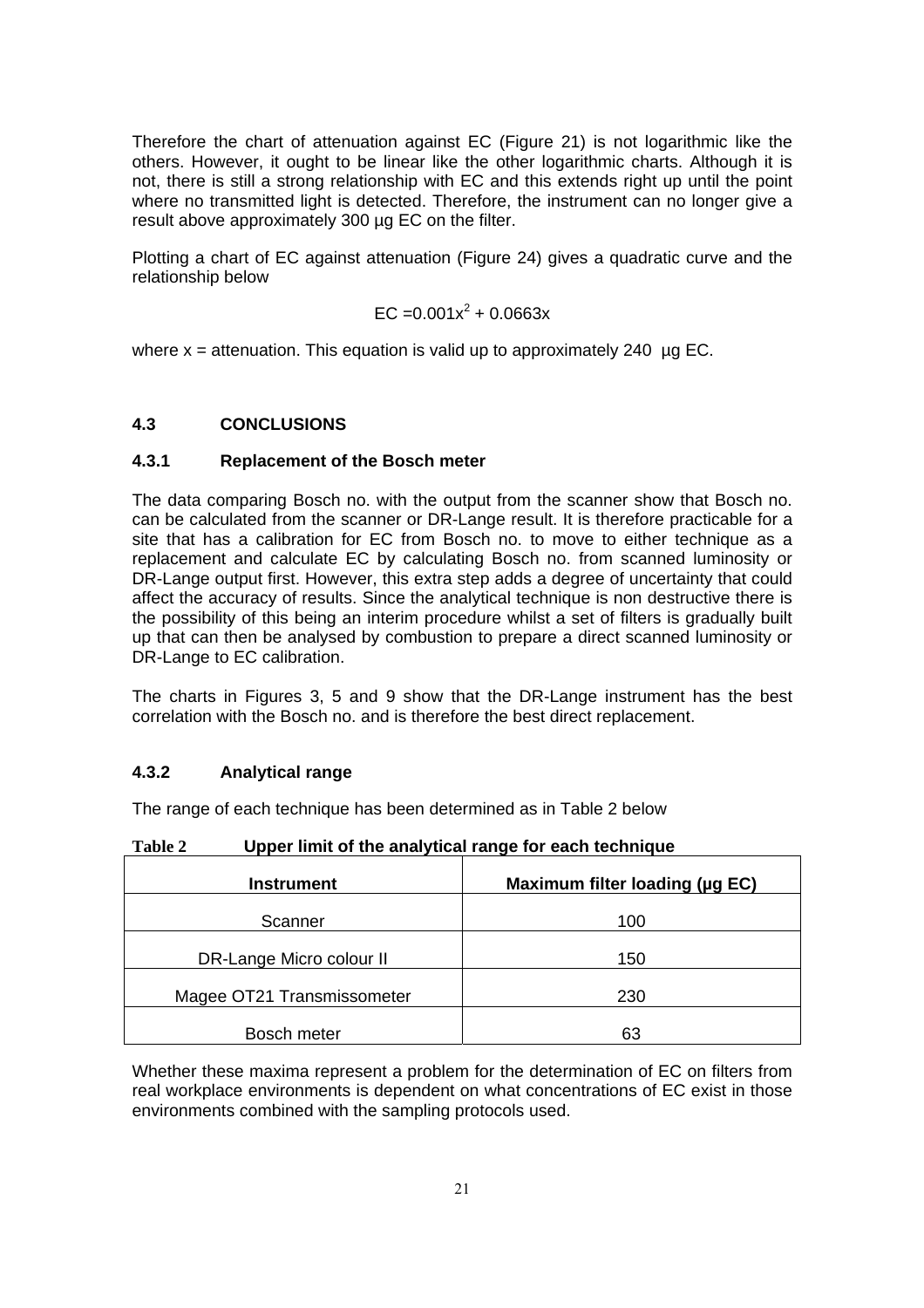As an example, taking the 100  $\mu$ g/m<sup>3</sup> value used in Germany, a typical 4 hour, half-shift sampling period at 2.2 litres per minute using the cyclone sampler will produce a sampled air volume of 2.2 x 240 = 528 litres = 0.528  $\text{m}^3$  and a filter loading of 100 x  $0.528 = 53$  µg. This is within the range of all the techniques and, as such, the analytical range would not normally be the primary criterion when selecting a technique.

#### **4.3.3 Costs**

Both the DR-Lange Micro colour II and the Magee OT21 transmissometer cost in the region of £8,000, whereas the scanner technique uses only standard office hardware and a commonly available software program.

#### **4.3.4 Effectiveness at measuring EC**

All the techniques investigated provide practical options for the measurement of DEEE as EC. The DR-Lange and Magee instruments have a higher limit at which they can accurately measure EC than the scanner technique. The scanner technique is also less precise and repeatable than these two.

If precision and range are important factors then the DR-Lange instruments and the Magee Transmissometer should be considered. For general monitoring, the scanner technique is acceptable. All techniques require calibration against EC for each site and sampling method but if a site has a Bosch no. to EC calibration the scanner and DR-Lange methods can be converted to Bosch no. and then to EC. This should be considered a temporary arrangement until a set of filters has been created as the extra step necessarily increases the uncertainty of the EC result.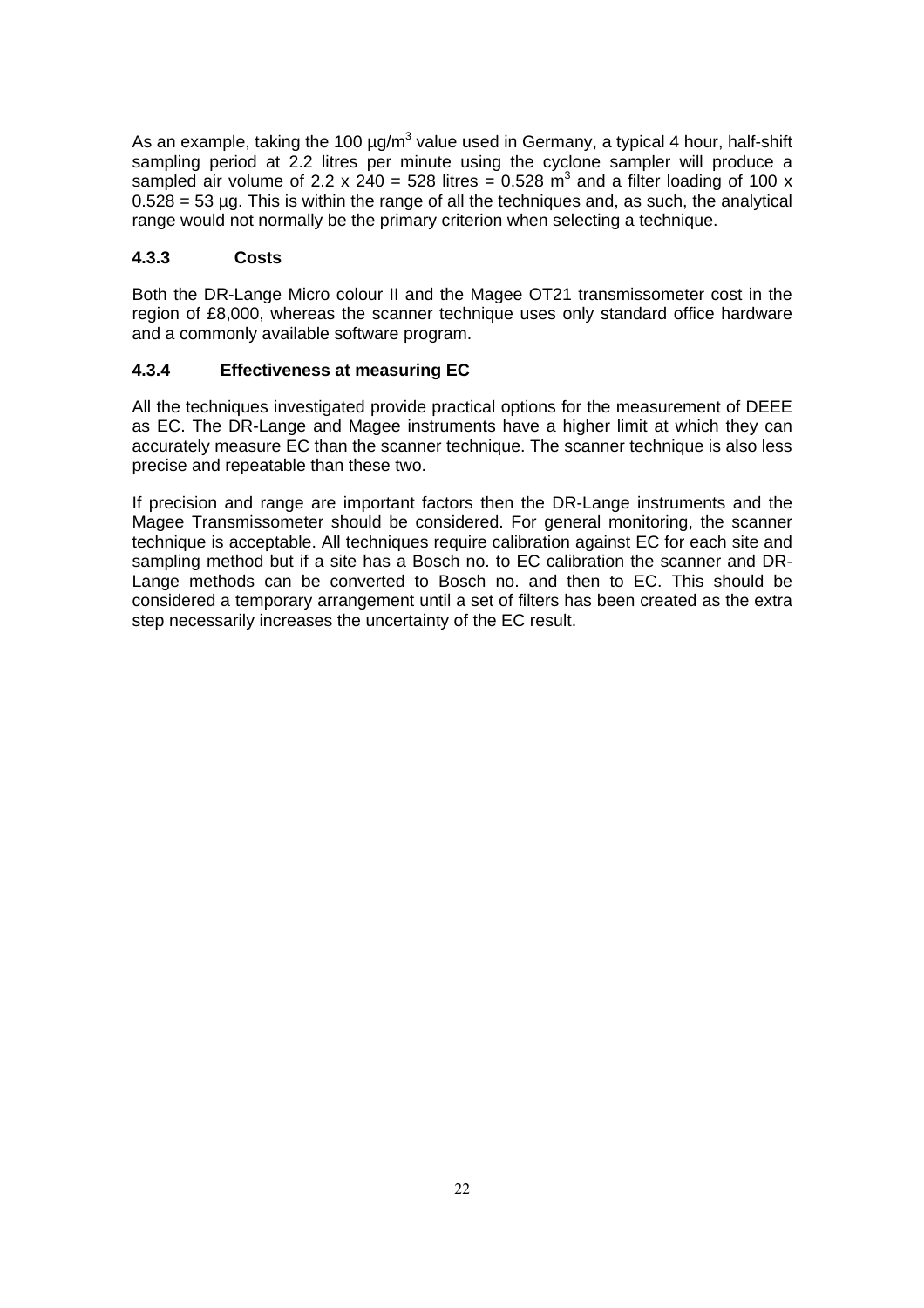# **5. REFERENCES**

D W Dabill, 2005, Controlling and Monitoring Exposure to Diesel Engine Exhaust Emissions in Coal Mines, HSL/2005/55

The Control of Substances Hazardous to Health Regulations (Fifth Edition, 2005), HMSO, ISBN 0 7176 2981 3

TRGS 900, Bundesarbeitsblatt, Berufsgenossenschaftliches Institut für Arbeitssicherheit (BIA), 1996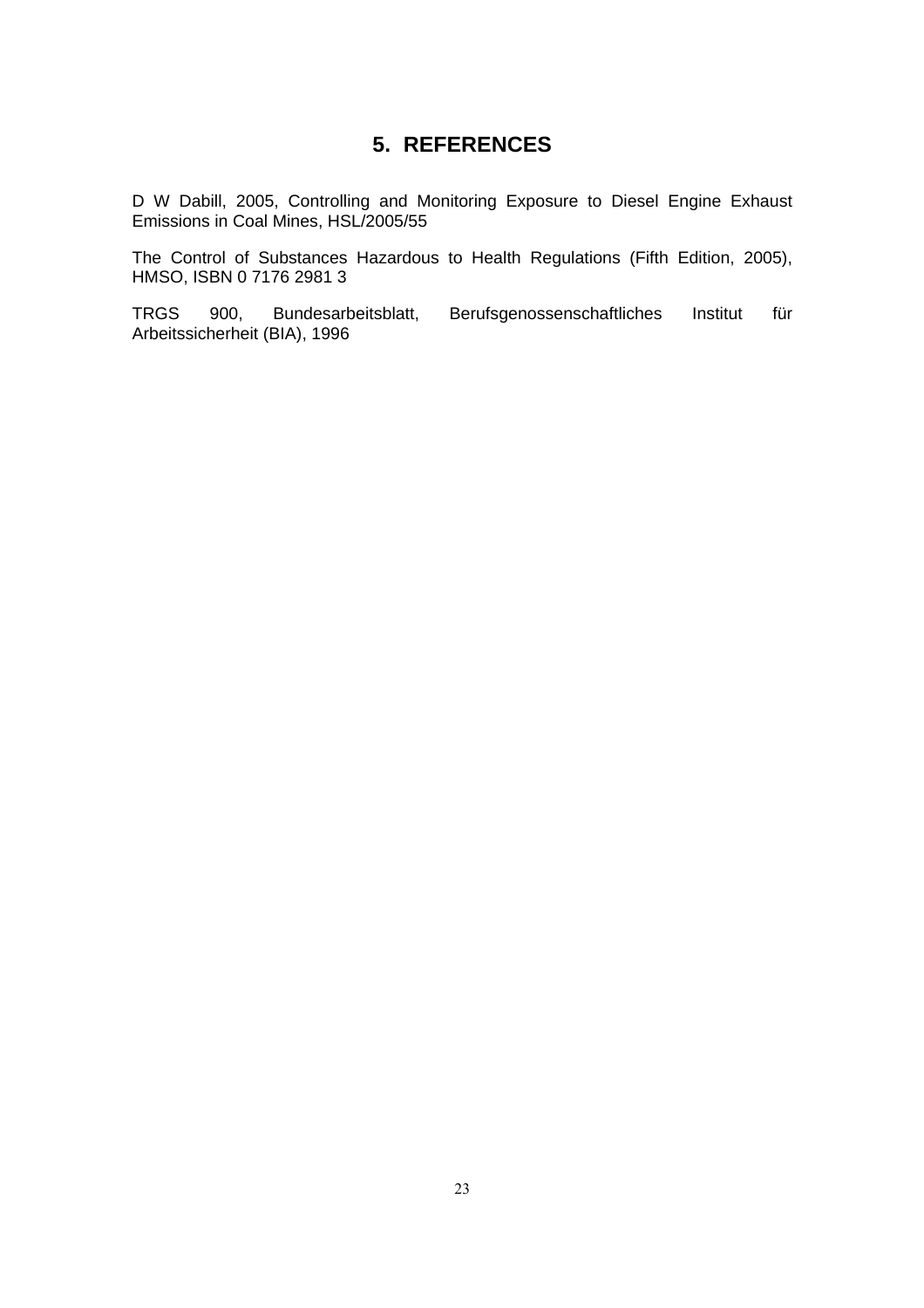Published by the Health and Safety Executive 10/13